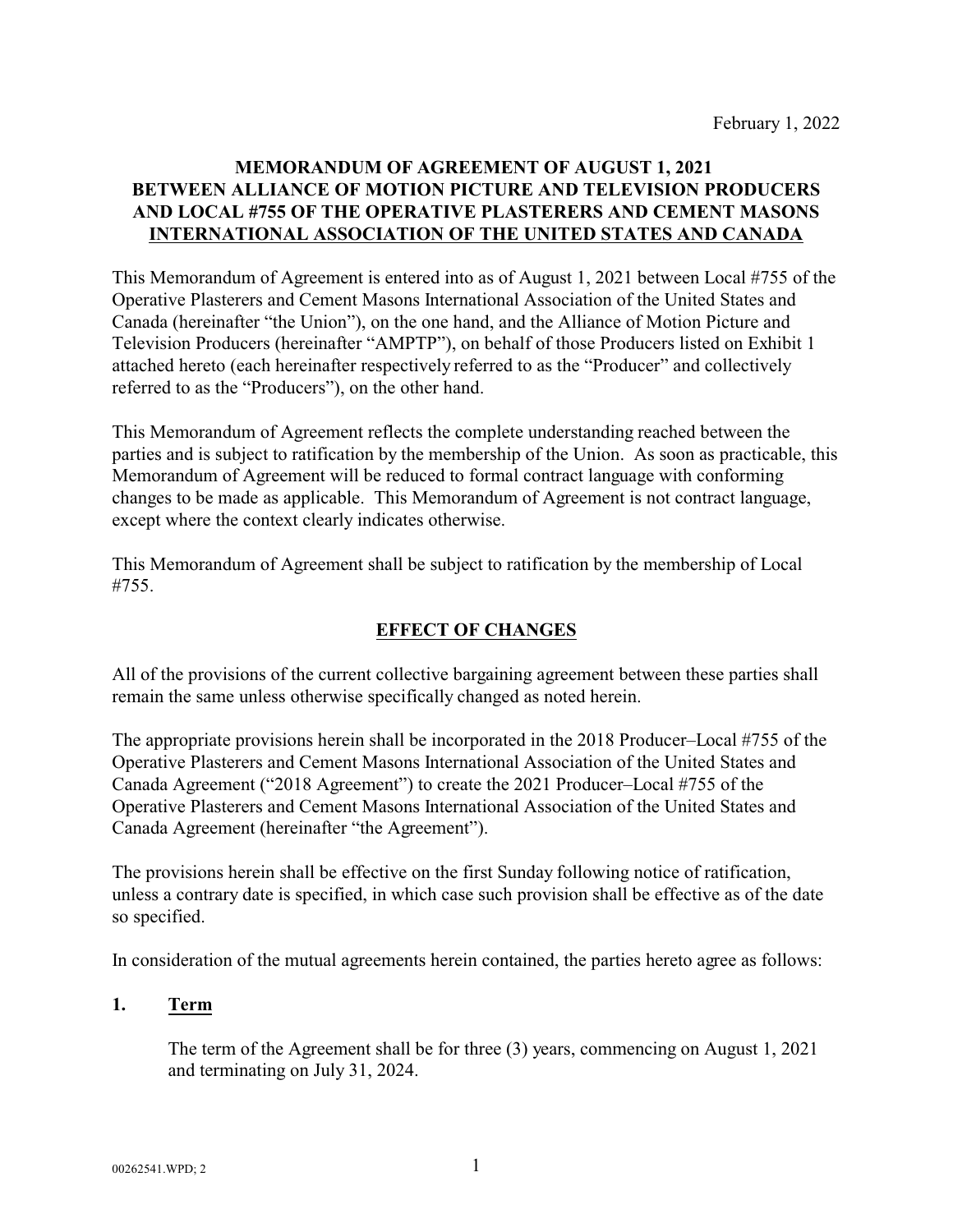# **2. Wages**

- a. Except as provided in Items 2.b. and c. below, increase the minimum contract wage rates in the 2018 Agreement by three percent (3%) retroactive to August 1, 2021; by an additional three percent (3%) effective July 31, 2022; and by an additional three percent (3%) effective July 30, 2023. These increases shall be compounded.
- b. Minimum wage rates for productions covered under Sideletter No. 3 (Special Conditions for One-Hour Episodic Television Series, the Production of Which Commenced Prior to August 1, 2003, and for One-Half Hour and One-Hour Pilots) and Sideletter No. 4 (Special Conditions for New One-Hour Episodic Television Series, the Production of Which Commences On or After August 1, 2003 and for One-Half Hour Digital or Videotape Single Camera Dramatic Television Series and Digital or Videotape Non-Dramatic Series of Any Length, the Production of Which Commences on or After October 1, 2006) shall be calculated in accordance with the terms of those Sideletters, *i.e*., they lag one year behind the regular minimum wage rates.
- c. Minimum wage rates in Sideletter No. 5 (Special Conditions for Movies-for-Television and Long-Form Television Motion Pictures, Made for DVD Productions and Low Budget Theatrical Productions) shall be calculated at eightyfive percent (85%) of the otherwise applicable theatrical wage rates.
- d. Retroactive wage rate increases shall be paid as soon as practicable.

# **3. Pension, Health and Individual Account Plan**

# a. **13th and/or 14th Checks for Retirees Who Retired On or Before August 1, 2009**

*Provide for a 13<sup>th</sup> and/or 14<sup>th</sup> check by modifying Article 12(f)(2) of the Agreement to provide as follows:*

"(2) The bargaining parties agree to recommend to the Directors of the Pension Plan that the Pension Plan provide a thirteenth and fourteenth check on or about November 1st of each year of this Agreement to those retirees who retired on or before August 1, 2009, provided that the Pension Plan's actuaries, in conjunction with the Health Plan's consultants, determine, taking into account the costs of such thirteenth and fourteenth checks, that: (i) at least eight (8) months of reserves exist in each of the Active Employees Fund and the Retired Employees Fund at that time; (ii) the Plan is certified to be in the Green Zone in the calendar year in which the check(s) are paid; (iii) the cost of thirteenth and fourteenth checks, if any, granted during the term of the Agreement shall be amortized over the fifteen (15) year amortization period commencing January 1, 2017; and (iv) if there are insufficient funds in the Pension Plan after accounting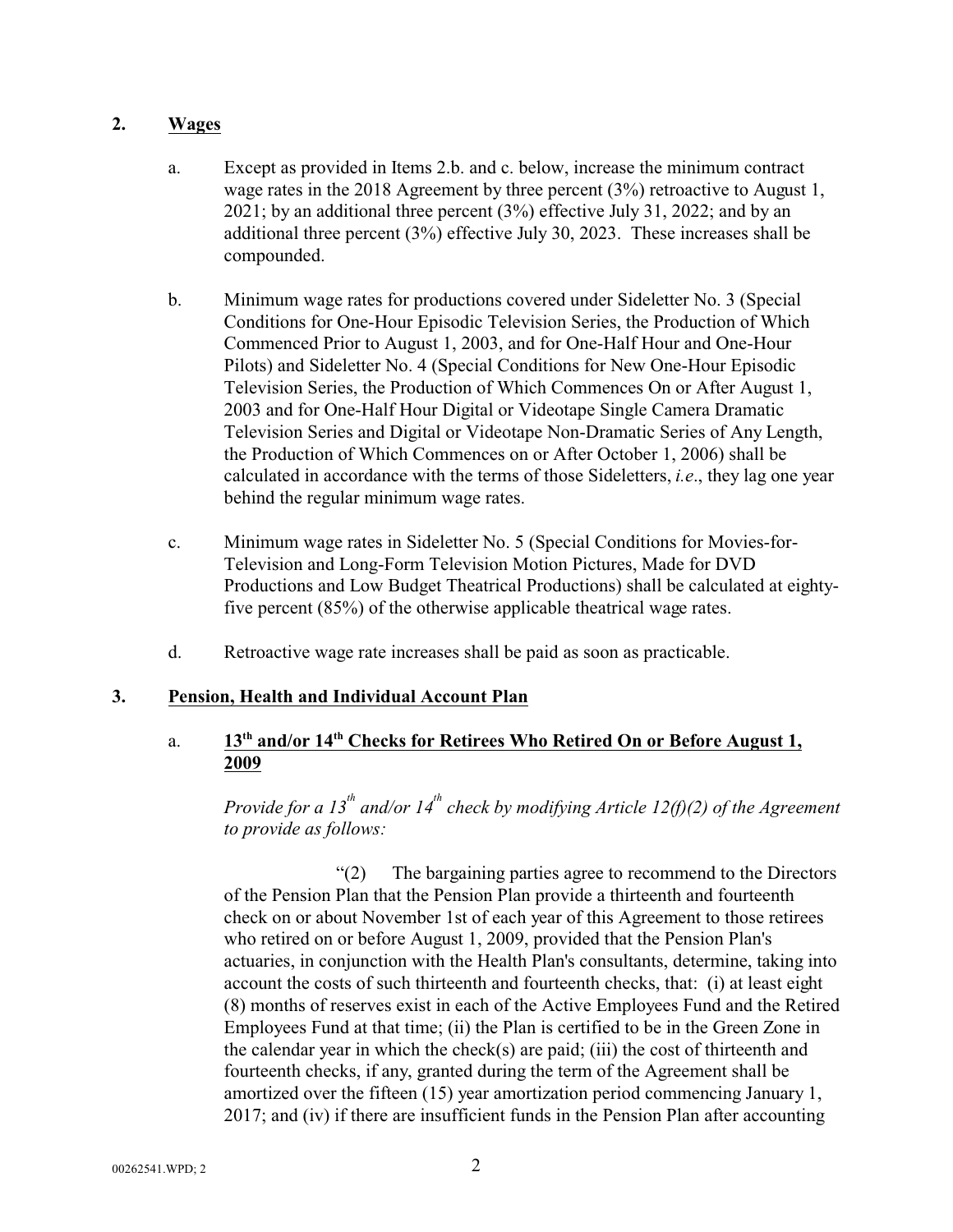for existing obligations to provide both a thirteenth and fourteenth check, then a thirteenth check will be provided. The Pension Plan shall issue the thirteenth and fourteenth checks for November 2021 as soon as practicable following the AMPTP's receipt of notice of ratification of the Basic Crafts' Agreements."

*Make conforming changes.*

# b. **Additional Health Plan Contributions**

- i. Increase the "Basic Rate" in Article 11(b)(1) of the Agreement for Producers which qualify as a "\$15 Million Contributor" by forty cents (\$0.40) per hour for each hour worked by or guaranteed an employee effective August 1, 2021; by an additional forty cents (\$0.40) per hour for each hour worked by or guaranteed an employee effective July 31, 2022; and by an additional forty cents (\$0.40) per hour for each hour worked by or guaranteed an employee effective July 30, 2023.
- ii. In recognition of the disproportionate level of Post '60s and Supplemental Market contributions made to the Motion Picture Industry Pension and Health Plans by certain signatory Producers, the parties agree to increase the "Premium Rate" in Article 11(b)(2) of the Agreement for Producers which do not qualify as a "\$15 Million Contributor" (other than an Employer as provided in subparagraph iii. below) by one dollar and twenty cents (\$1.20) per hour for each hour worked by or guaranteed an employee effective August 1, 2021; by an additional one dollar and twenty cents (\$1.20) per hour for each hour worked by or guaranteed an employee effective July 31, 2022; and by an additional one dollar and twenty cents (\$1.20) per hour for each hour worked by or guaranteed an employee effective July 30, 2023.
- iii. The bargaining parties agree to recommend to the Directors of the Motion Picture Industry Health Plan that effective August 1, 2021, an Employer (as defined below) which is a "shop" or "facility" shall make contributions to the Plans on behalf of an employee at the same rate as Rate Group 48, which shall remain at least \$2.00 above the Basic Rate in Article 11(b)(1) of the Agreement. The Employer must be signatory to a Basic Crafts Agreement and within the multi-employer bargaining unit represented by the AMPTP in the Basic Crafts negotiations.

When the Plan is able to do so, it shall create a separate rate group for such Employers with a contribution rate equivalent to Rate Group 48. The Directors of the Plan shall establish a definition of "shop" or "facility" for purposes of this provision. Any dispute whether an Employer qualifies as a "shop" or "facility" signatory to a Basic Crafts Agreement and within the multi-employer bargaining unit represented by the AMPTP in the Basic Crafts negotiations shall be resolved by the Directors of the Plan.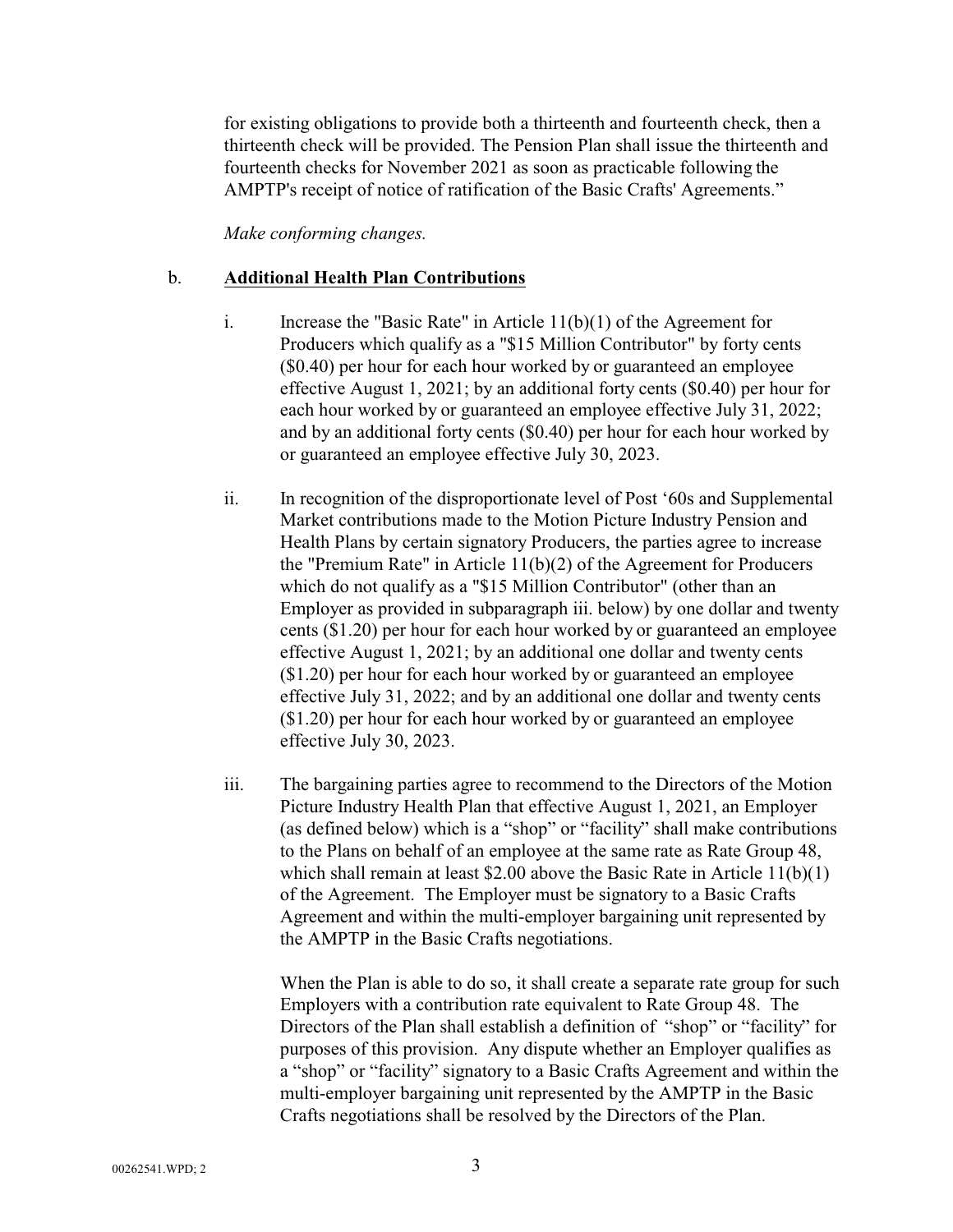iv. Retroactive payments shall be made as soon as practicable.

## c. **Increase Benefits for On-Call Employees**

*Modify the first paragraph of Article 11(e) (and make conforming changes to Articles 12(d) and 13(c)) of the Agreement to provide as follows:*

"(\_\_) For purposes of this provision, studio, nearby and distant location employment under 'on call' weekly schedules<sup>1</sup> shall be considered as follows:

 $\binom{1}{1}$  Partial week - twelve (12) hours per day (thirteen (13) hours per day effective July 31, 2022; fourteen (14) hours per day effective July 30, 2023);

 $\lvert$  (2) Five day week - sixty (60) hours per week (sixty-five (65) hours per week effective July 31, 2022; seventy (70) hours per week effective July 30, 2023);

"(3) Six day week - seventy-two (72) hours per week (seventyseven (77) hours per week effective July 31, 2022; eighty-two (82) hours per week effective July 30, 2023) effective July 29, 2018 sixty-seven (67) hours; and

"(4) Seven day week - eighty-four (84) hours per week (eightynine (89) hours per week effective July 31, 2022; ninety-four (94) hours per week effective July 30, 2023). effective July 29, 2018 seventy-five (75) hours.

"For the sixth day not worked on distant location, health contributions for 'on call' employees shall be based on seven (7) hours. For the seventh day not worked on distant location, health contributions for 'on call' employees shall be based on eight (8) hours."

# d. **Study and Analysis of the MPIPHP Structure**

The Basic Crafts will have three (3) representatives, designated by the Chairperson of the Basic Crafts, on the committee that the AMPTP and IATSE have established, as part of their negotiations, to conduct a study of the Motion Picture Industry Pension and Health Plans.

<sup>&</sup>lt;sup>1</sup> Notwithstanding the increase in the number of hours on which pension, health and IAP contributions are to be submitted for 'on call' employees, it is agreed that for any period in which the wage increase is based upon a cents per-hour formula, salary increases for 'on call' employees for that period shall nevertheless continue to be calculated in accordance with the parties' past practice.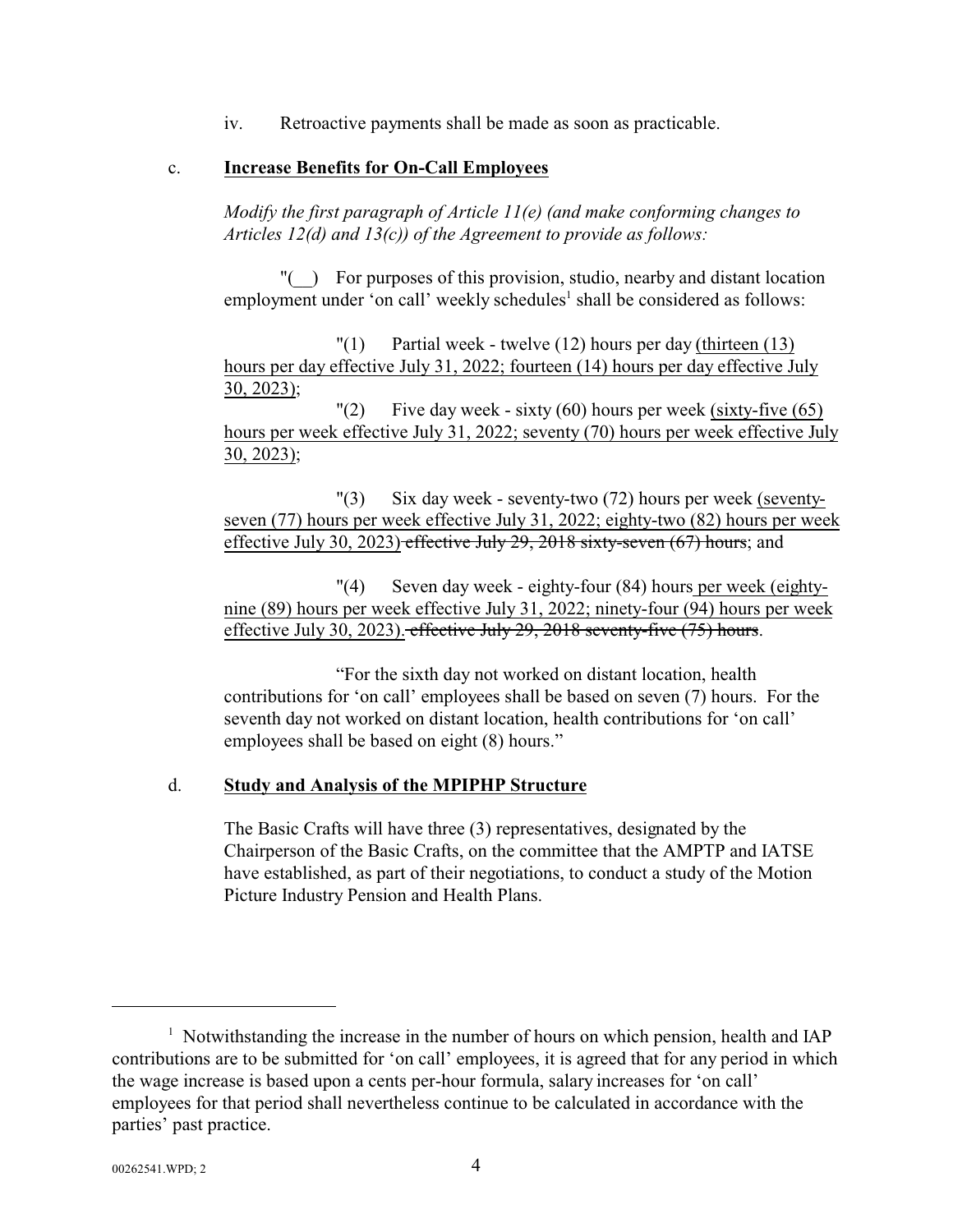# 4. **Ten Hour/Four Day Workweek**

*Add the following footnote with respect to Schedule A Daily Employees in each wage table in Paragraph 1 of the Local #755 Agreement ("Studio Minimum Wage Scale"):*

" FN 'Off Production' Employees - Ten Hour/Four Day Workweek - The Producer may schedule 'off production' employees to work on a daily basis with a ten (10) hour minimum call at straight time, provided the employee is guaranteed forty (40) hours within his workweek. An individual employed on the basis of a ten hour/four day workweek shall be paid time and one-half for the fifth or sixth day worked within his workweek and double time for the seventh day worked within his workweek. The guaranteed pay of such employees who absent themselves without the Producer's consent may be reduced one-fourth  $(\frac{1}{4})$  of the weekly guarantee for each day of absence."

# **5. Cell Phone Allowance**

*Add a new Paragraph 82 to the Agreement to provide as follows:*

# "**82. Cell Phone Allowance**

"When a Producer requires an employee to use the employee's personal cell phone in order to perform the duties of the job, the Producer shall pay the employee an allowance of three dollars (\$3.00) per day, not to exceed fifteen dollars (\$15.00) per week. This provision is not applicable when the Producer provides a cell phone or other device (*e.g.*, an iPad) to the employee for work-related purposes or when the Producer makes other arrangements with the employee for payment as allowed under applicable  $law$ "

# **6. Meal Penalty**

- a. *Modify the meal period penalties in Paragraph 20(h) of the Agreement to provide:*
	- "(h) The meal penalty for delayed meals shall be computed as follows:

| First one-half $\binom{1}{2}$ hour meal delay or              |
|---------------------------------------------------------------|
| Second one-half $\left(\frac{1}{2}\right)$ hour meal delay or |
|                                                               |
| Third and each fourth succeeding one-half $(1/2)$ hour        |
| Fifth and each succeeding one-half $(1/2)$ hour meal delay or |
|                                                               |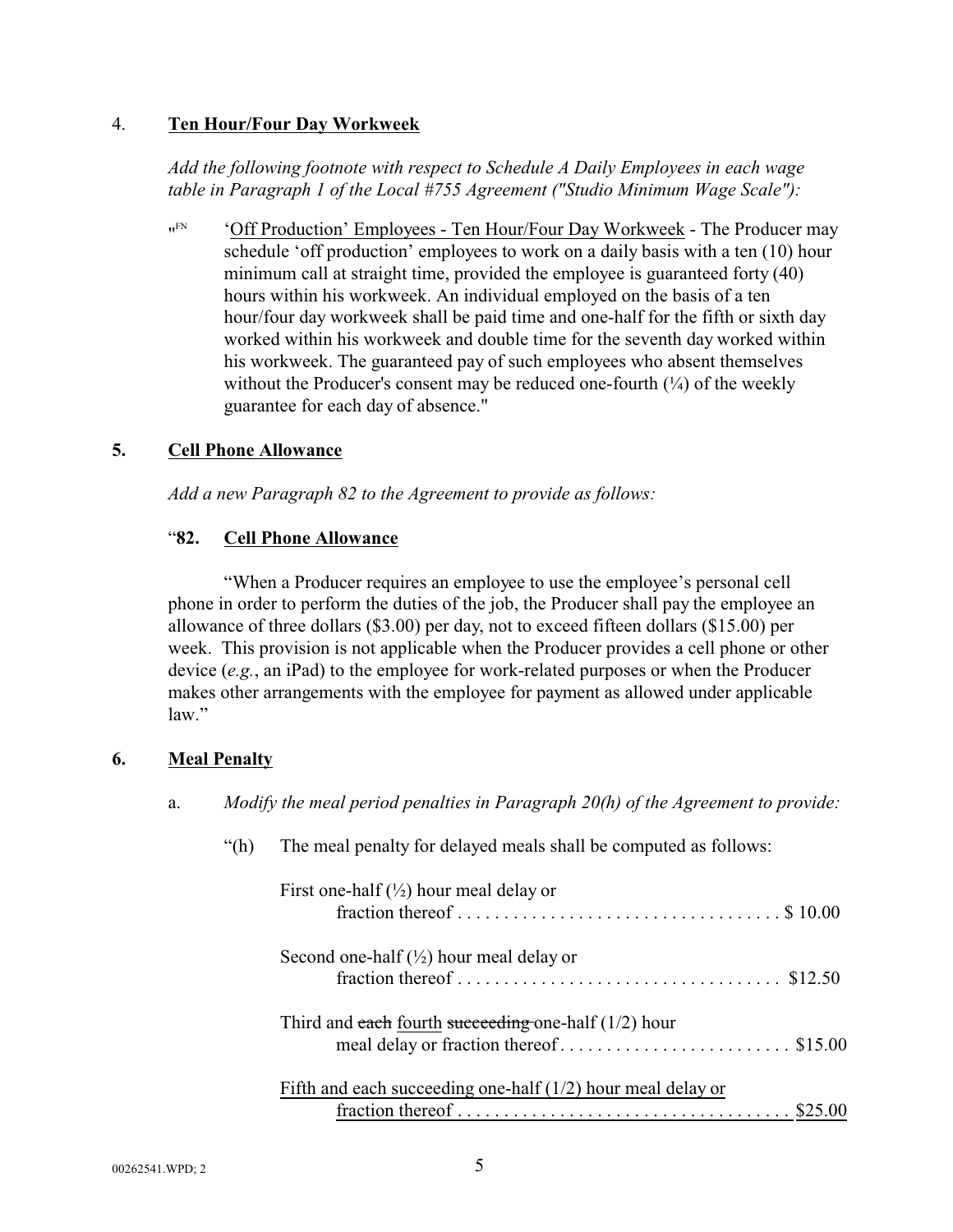"For any workweek in which an employee is entitled to more than twenty (20) meal period penalties, all subsequent meal period penalties for that employee in that workweek shall be compensated at one (1) hour of pay at the prevailing rate for each one-half  $\left(\frac{1}{2}\right)$  hour of meal delay or fraction thereof.

"Such allowances shall be in addition to the compensation for work time during the delay and shall not be applied as part of any guarantee."

# b. *Modify the meal period penalties in Paragraph 45(c) of the Agreement to provide:*

| " $(c)$ | The meal penalty for delayed meals shall be computed as follows:                                         |  |  |  |  |  |
|---------|----------------------------------------------------------------------------------------------------------|--|--|--|--|--|
|         | "First one-half $\binom{1}{2}$ hour meal delay or fraction"                                              |  |  |  |  |  |
|         | "Second one-half $(\frac{1}{2})$ hour meal delay or fraction                                             |  |  |  |  |  |
|         | "Third and each fourth succeeding one-half $(\frac{1}{2})$ hour<br>meal delay or fraction thereof\$15.00 |  |  |  |  |  |
|         | "Fifth and each succeeding one-half $(\frac{1}{2})$ hour meal                                            |  |  |  |  |  |

delay or fraction thereof  $\dots \dots \dots \dots \dots \dots \dots \dots \dots$  \$25.00

"For any workweek in which an employee is entitled to more than twenty (20) meal period penalties, all subsequent meal period penalties for that employee in that workweek shall be compensated at one (1) hour of pay at the prevailing rate for each one-half  $(\frac{1}{2})$  hour of meal delay or fraction thereof.

"Such allowance shall be in addition to the compensation for work time during the delay and shall not be applied as part of any guarantee."

# 7. **Golden Hours/Overtime**

a. *Modify Paragraph 11(a) of the Agreement as follows:*

# "**11. Golden Hour Provisions**

"(a) (1) All time worked at a studio zone (or secondary studio zone) location or nearby location, including a combination of work in the same shift of work between a studio and any of such locations, in excess of fourteen (14) consecutive hours (including meal periods) from the time of reporting for work shall be Golden Hours and shall be paid for at the following rates: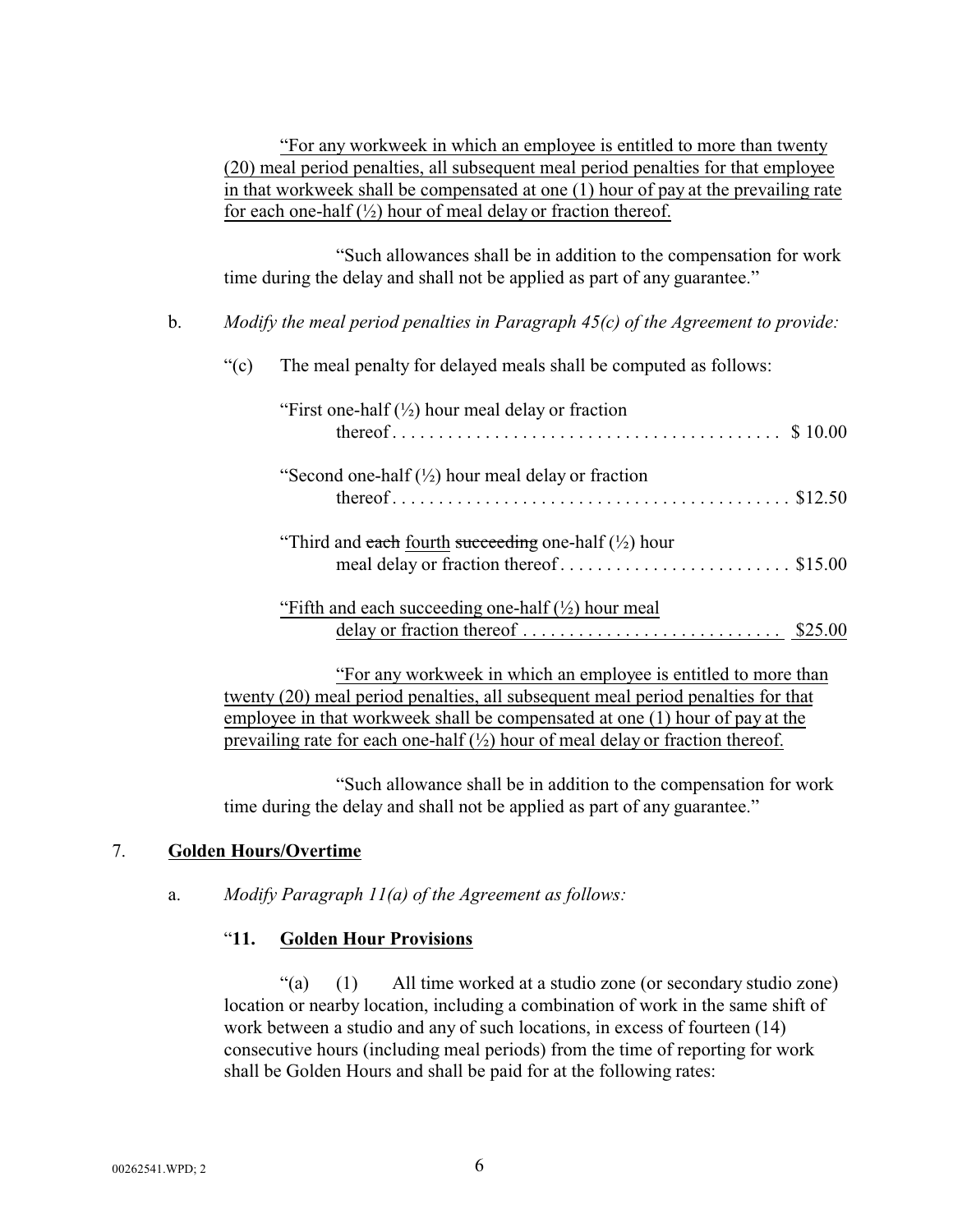"Occurring on Any Day Other than a Holiday or the Sixth or Seventh Day Worked in an Employee's Studio Workweek: Two and one-half (2½) times the scheduled Regular Basic Hourly Rate for all hours worked in excess of fourteen (14) consecutive hours; and effective [*insert date that is the first Sunday following the AMPTP's receipt of notice of ratification*], three (3) times the scheduled Regular Basic Hourly Rate for all hours worked in excess of sixteen (16) consecutive hours.

"Occurring on the Sixth Day Worked in an Employee's Studio Workweek: Three and three-fourths (3¾) times the scheduled Regular Basic Hourly Rate for all hours worked in excess of fourteen (14) consecutive hours; and effective [*insert date that is the first Sunday following the AMPTP's receipt of notice of ratification*], four and one-half (4.5) times the scheduled Regular Basic Hourly Rate for all hours worked in excess of sixteen (16) consecutive hours.

"Occurring on the Seventh Day Worked in an Employee's Studio Workweek or Holidays: Five (5) times the scheduled Regular Basic Hourly Rate for all hours worked in excess of fourteen (14) consecutive hours; and effective [*insert date that is the first Sunday following the AMPTP's receipt of notice of ratification*], six (6) times the scheduled Regular Basic Hourly Rate for all hours worked in excess of sixteen (16) consecutive hours.

"(2) In a shift of work all of which occurs solely on the premises in a studio, all time worked by "on production" employees in excess of fourteen (14) hours (including meal periods) and all time worked by "off production" employees in excess of twelve (12) consecutive hours (including meal periods) from the time of reporting for work shall be Golden Hours and shall be paid at the following rates:

"Occurring on Any Day Other Than a Holiday or the Sixth or Seventh Day Worked in an Employee's Workweek: Two (2) times the scheduled Regular Basic Hourly Rate for all hours worked in excess of fourteen (14) consecutive hours (twelve (12) consecutive hours in the case of 'off production' employees); and effective [*insert date that is the first Sunday following the AMPTP's receipt of notice of ratification*], three (3) times the scheduled Regular Basic Hourly Rate for all hours worked in excess of sixteen (16) consecutive hours.

"Occurring on the Sixth Day Worked in an Employee's Studio Workweek: Three (3) times the Scheduled Regular Basic Hourly Rate for all hours worked in excess of fourteen (14) consecutive hours (twelve (12) consecutive hours in the case of 'off production' employees); and effective [*insert date that is the first Sunday following the AMPTP's receipt of notice of ratification*], four and one-half (4.5) times the scheduled Regular Basic Hourly Rate for all hours worked in excess of sixteen (16) consecutive hours.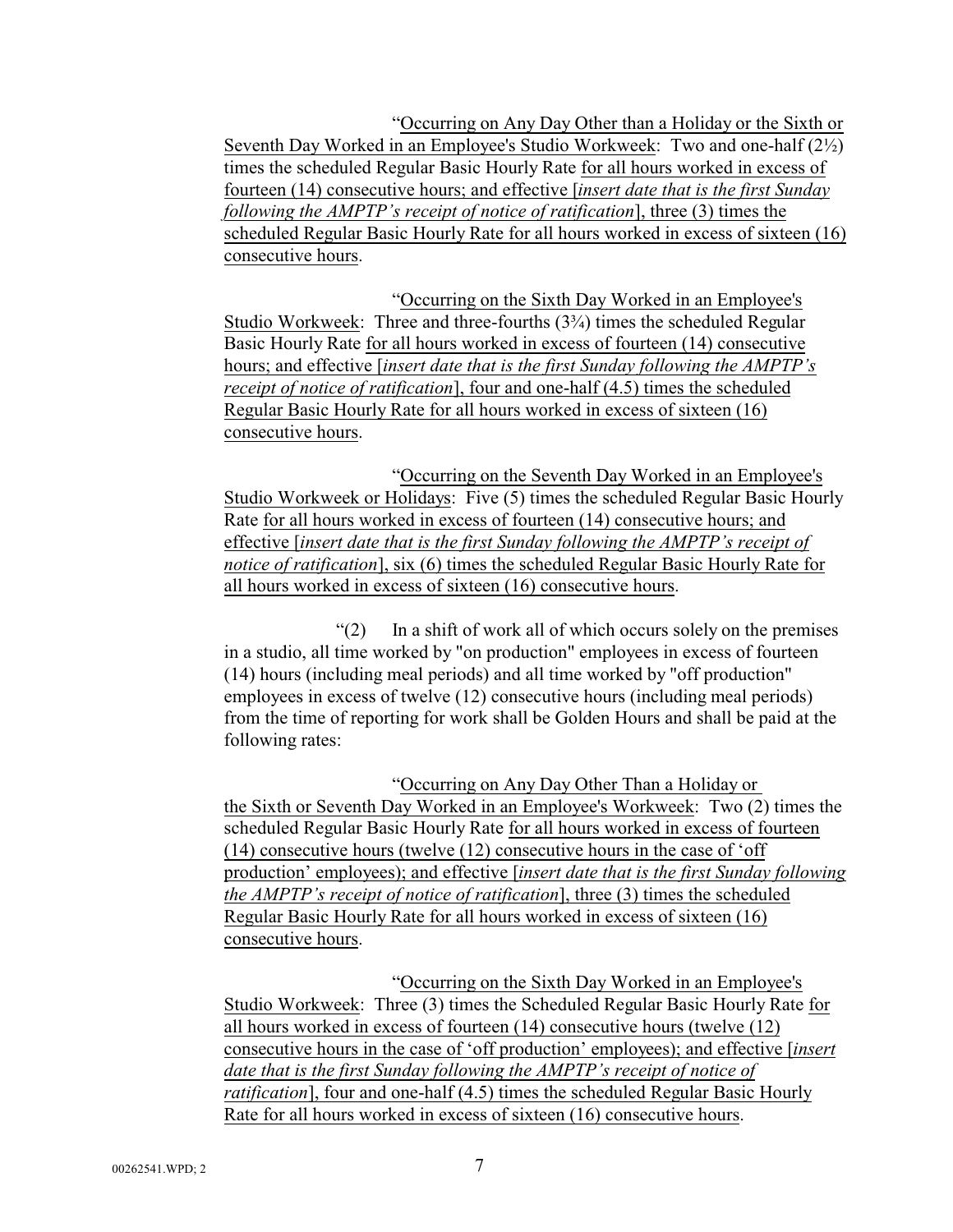"Occurring on the Seventh Day Worked in an Employee's Studio Workweek or a Holiday: Four (4) times the scheduled Regular Basic Hourly Rate for all hours worked in excess of fourteen (14) consecutive hours (twelve (12) consecutive hours in the case of 'off production' employees); and effective [*insert date that is the first Sunday following the AMPTP's receipt of notice of ratification*], six (6) times the scheduled Regular Basic Hourly Rate for all hours worked in excess of sixteen (16) consecutive hours."

b. *Modify Paragraph 44(b) of the Agreement as follows:*

# **44. Golden Hours on Distant Location**

"(a)  $[...]$ 

"(b) The rate for Golden Hours, as defined in Paragraph  $11(a)(1)$ , for distant location employment shall be as follows:

"(1) For such employment occurring on any day other than a holiday or the seventh day worked in an employee's workweek, two and one-half (2½) times the employee's scheduled Regular Basic Hourly Rate for all hours worked in excess of fourteen (14) consecutive hours (including meal periods) from the time of reporting for work; and effective [*insert date that is the first Sunday following the AMPTP's receipt of notice of ratification*], three (3) times the scheduled Regular Basic Hourly Rate for all hours worked in excess of sixteen (16) consecutive hours.

"(2) For such employment occurring on a holiday or the seventh day worked in the employee's workweek, five (5) times the employee's scheduled Regular Basic Hourly Rate for all hours worked in excess of fourteen (14) consecutive hours (including meal periods) from the time of reporting for work; and effective [*insert date that is the first Sunday following the AMPTP's receipt of notice of ratification*], six (6) times the scheduled Regular Basic Hourly Rate for all hours worked in excess of sixteen (16) consecutive hours.

"(c) In addition, Paragraphs  $11(b)$ , (c) and (e), as modified in this Paragraph, shall apply."

# c. *Modify Paragraph 5(ii) of Sideletter 5 in the Agreement as follows:*

"5. The special conditions applicable to the productions covered hereunder are:

\*\*\*

"(ii) Overtime will be paid at the rate of time and one-half after eight (8) hours worked; double time to be paid after fourteen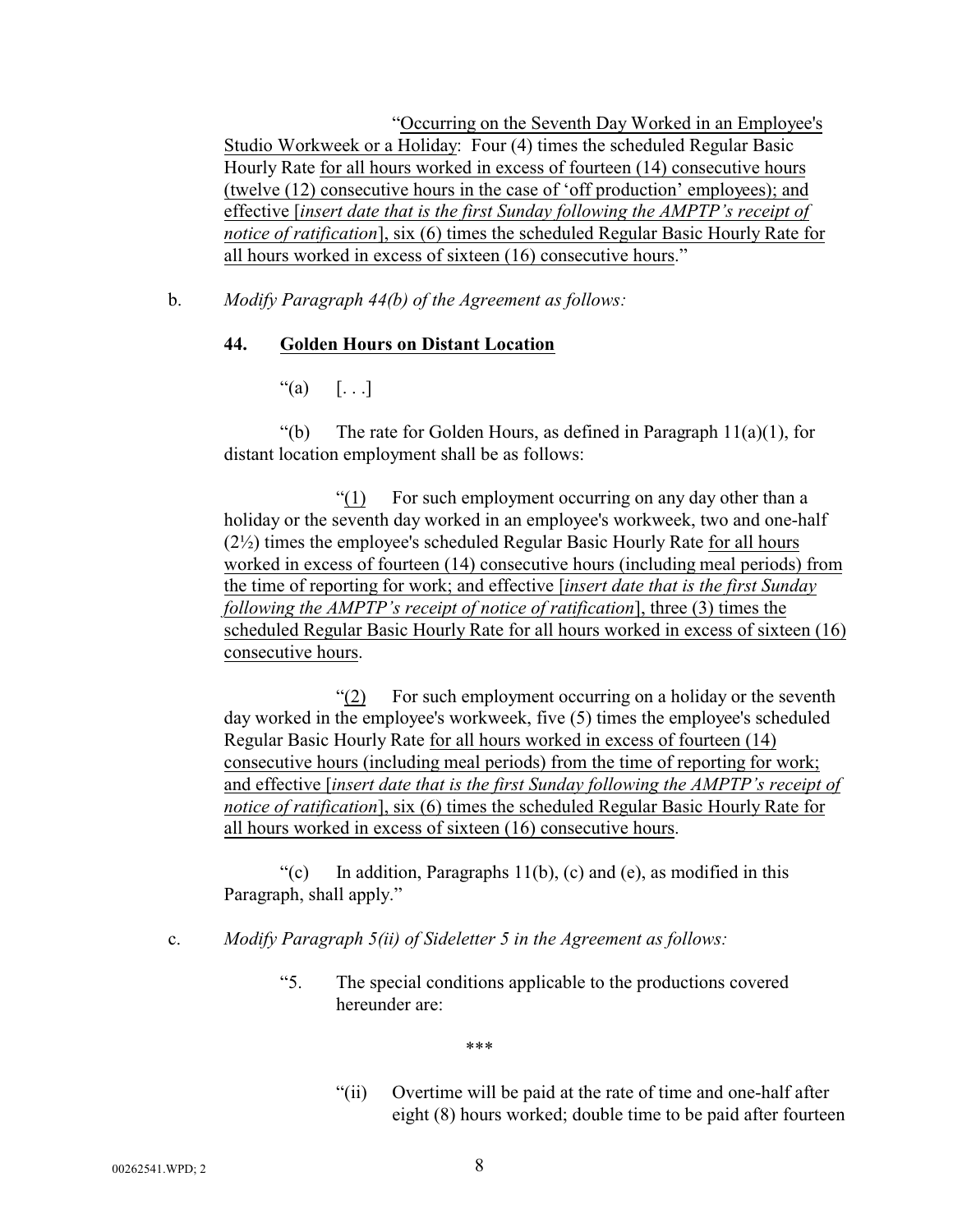(14) elapsed hours; and effective [*insert date that is the first Sunday following the AMPTP's receipt of notice of ratification*], triple time to be paid after sixteen (16) elapsed hours. Overtime pay for weekly employees shall be based on one-fortieth (1/40) of the weekly rate."

## 8. **Rest Periods**

*Add a new Paragraph 8.1 to the Agreement to provide:* 

# "**8.1 Weekend Rest Period<sup>2</sup>**

"Effective *[insert date that is the first Sunday that is 90 days following the AMPTP's receipt of notice of ratification]*:

"(a) Weekend Rest Period for Employees Who Work a Five (5) Consecutive Day Workweek

"An employee who works five (5) consecutive days in the workweek shall be entitled to a weekend rest period of fifty-four (54) hours, inclusive of the daily rest period.

"The weekend rest period may be reduced to fifty (50) hours, inclusive of the daily rest period, in the following circumstances:

" $(1)$  the fifth day of the workweek is no longer than twelve  $(12)$  hours worked; and either

"(2) (i) exterior night shooting, as called for in the script, is scheduled for the fifth day of the workweek;

"(ii) work on the fifth day of the workweek takes place at a shooting location, access to which is limited to certain hours; or

"(iii) work on the fifth day of the workweek is delayed due to health and safety concerns as a result of weather or a natural hazard that occurs during the course of the employee's work shift.

"(3) Producer may utilize the foregoing exceptions:

"(i) once on a one-time motion picture 66 minutes or more but less than 85 minutes in length;

<sup>&</sup>lt;sup>2</sup> If the production's first workweek is a partial workweek, the weekend rest period shall apply as if it were a full workweek.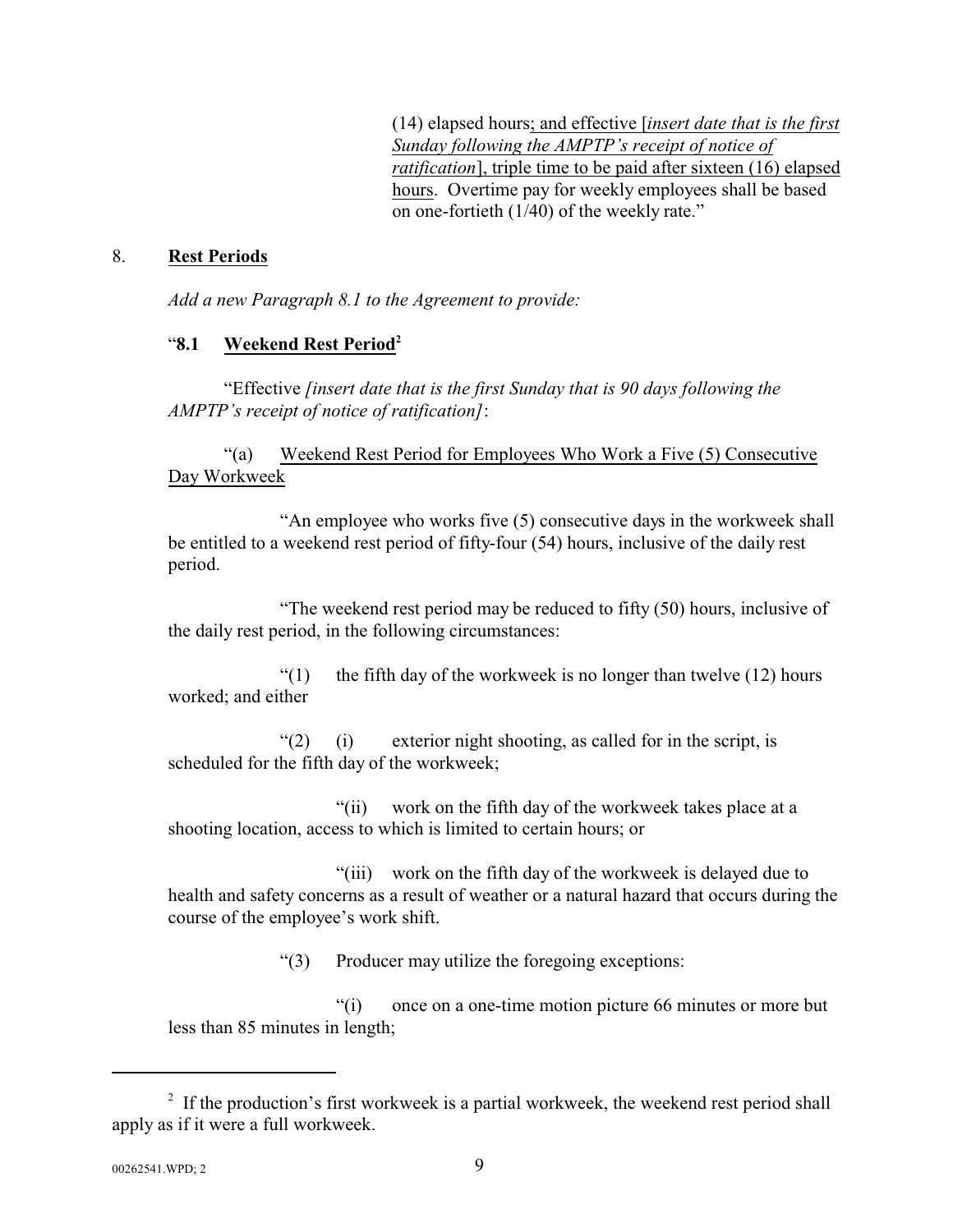"(ii) no more than once every six (6) weeks on episodic series

and mini-series;

"(iii) twice on a theatrical motion picture or on a one-time motion picture 85 minutes or more in length.

"(b) Weekend Rest Period for Employees Who Work a Six (6) Consecutive Day Workweek

"An employee who works six (6) consecutive days in the workweek shall be entitled to a rest period of thirty-two (32) hours, inclusive of the daily rest period.

"(c) Weekend Rest Period for Employees Whose Sixth Day Worked Occurs on the Seventh Day of the Workweek

"An employee whose sixth day worked occurs on the seventh day of the workweek shall be entitled to a rest period of thirty-two (32) hours, inclusive of the daily rest period. The rest period shall be measured from dismissal on the employee's fifth consecutive day of work to the start of the employee's work day on the seventh day of the workweek.

"(d) Measurement of the weekend rest period shall be the same as applies to the daily rest period, except that measurement of the weekend rest period on distant location shall be set-to-set or, if the employee is not employed on a set, worksite-to-worksite.

"(e) The penalty for invasion of the rest period provisions in subparagraphs 7.1.(a)-(c) above shall be payment of additional straight time for the invaded hours only.

"(f) The foregoing rest periods shall not apply to a workweek shift."

*Make conforming changes, including by modifying Paragraphs 10 and 41 of the Agreement to refer to the daily rest period.* 

# 9. **Martin Luther King Jr. Day**

The parties confirm that Martin Luther King Jr. Day was added to the Agreement as a recognized holiday effective January 1, 2022, pursuant to Paragraph 9(b) of the Agreement. The unworked holiday percentage for daily and weekly employees shall increase from 3.719% to 4% commencing with the period January 1, 2022 to and including December 31, 2022 and continuing in the period January 1, 2023 to and including December 31, 2023 and in the period January 1, 2024 to and including December 31, 2024.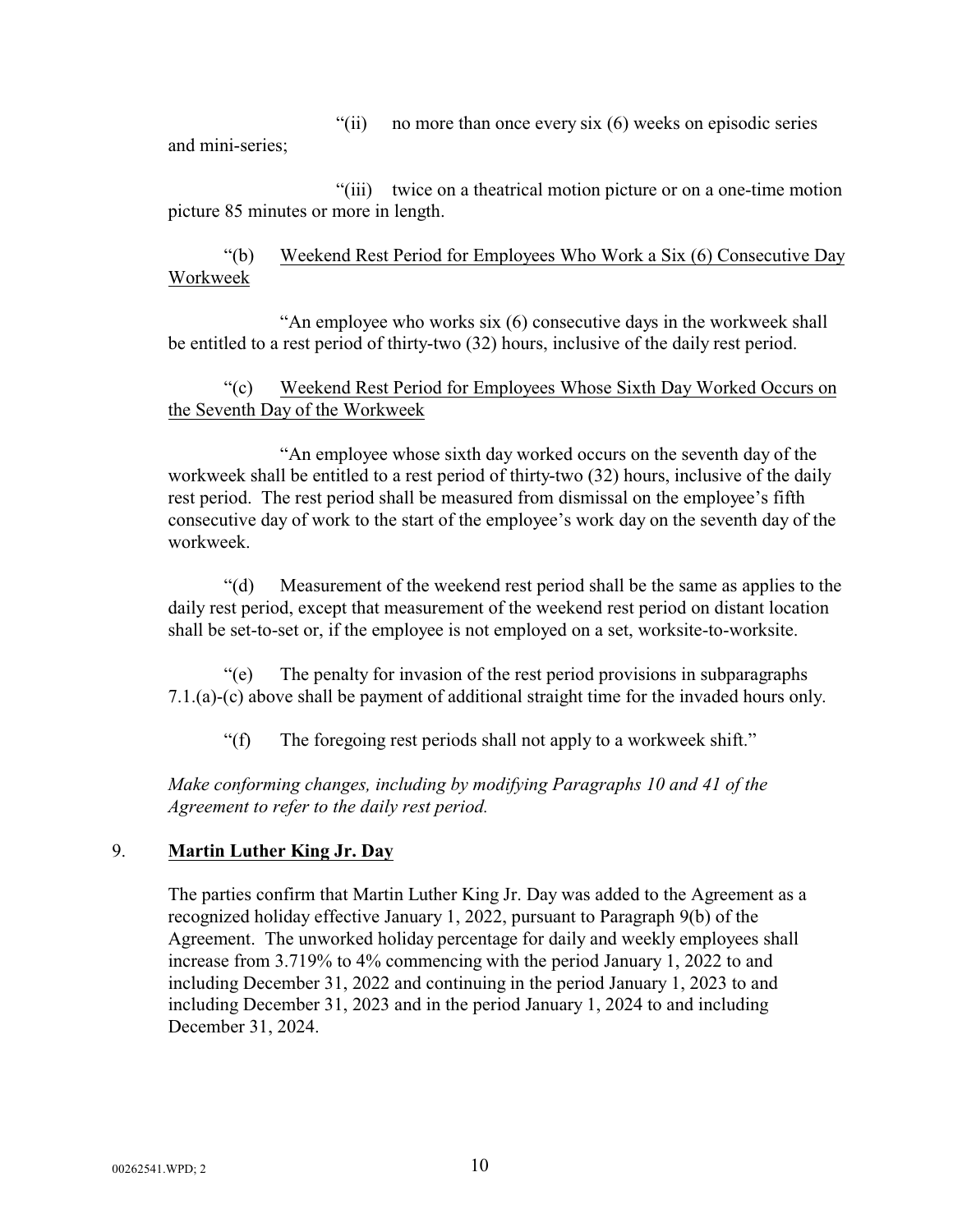## 10. **Project Information Sheet**

*Add a new Article 33 to the Agreement to provide as follows:*

## "**ARTICLE 33. Project Information Sheet**

"The Producer shall provide written notice to the Basic Crafts Unions' offices (with a copy to CSATF) with the following information, if known (or may submit the information, if known, in the form of a Project Information Sheet, attached to this Agreement) for each theatrical motion picture, television motion picture, and covered program made for a subscription video-on-demand consumer pay new media platform ("SVOD Program") on which employees are employed under this Agreement no later than two (2) weeks after opening a production office for such theatrical motion picture, television motion picture, or covered SVOD Program.

"Such notice shall contain at least the following information, if known:

- "1. Project Title;
- "2. Signatory Employer;<br>"3 Production Compan(
- Production Compan(ies), if different from Signatory Producer;
- "4. Project Type (feature, television, or SVOD);<br>"5. Number of episodes in the initial order:
- Number of episodes in the initial order;
- "6. Production office address and phone number;
- "7. Line Producer/UPM/Labor Relations contact(s) with phone number(s) and email address(es); and
- "8. Payroll service, if applicable.

"This provision shall not apply when employees are hired under this Agreement to work outside the United States.

"There shall be no penalty for inadvertent failure to comply with this provision."

*See Project Information Sheet attached as Exhibit A.*

#### 11. **Grievance and Arbitration Procedure**

The Union and the AMPTP each agree to appoint one additional hearing officer for purposes of the Step Three hearings provided in Article 7 of the Agreement.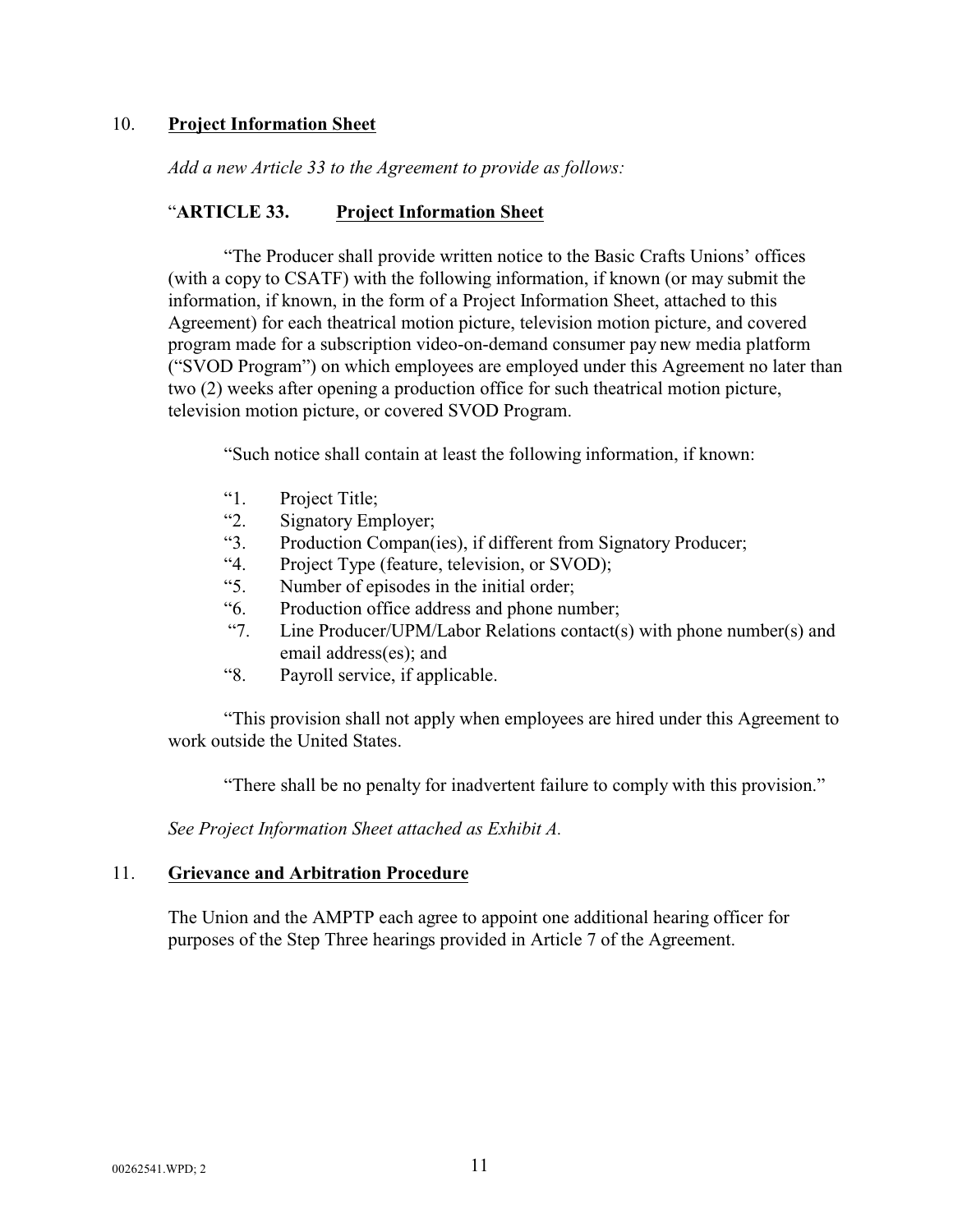## 12. **New Media Productions**

a. *Add a new Sideletter to the Agreement to be effective as of the date that is the first Sunday following the AMPTP's receipt of notice of ratification and provide as follows:*

# **"Re: New Media Productions**

"Dear \_\_\_\_\_\_\_\_\_:

"This Sideletter confirms the understanding of Local #755 of the Operative Plasterers and Cement Masons International Association of the United States and Canada (hereinafter 'Local #755' or 'the Union'), on the one hand, and the Alliance of Motion Picture and Television Producers, on behalf of the Producers it represented in the negotiations for a successor agreement to the 2021 Producer–Local #755 of the Operative Plasterers and Cement Masons International Association of the United States and Canada Agreement (hereinafter the 'Agreement'), on the other hand (hereinafter collectively 'the parties'), concerning the terms and conditions applicable to certain scripted dramatic motion pictures of the type traditionally covered under the Agreement that are made for a subscription video-on-demand consumer pay new media platform ('SVOD').

- "1. Coverage. This Sideletter applies only to scripted dramatic programs made for a subscription video-on-demand consumer pay new media platform ('SVOD') that are 20 minutes or more in length and meet the budget thresholds set forth in Paragraph 3 of this Sideletter. Except as otherwise provided in this Sideletter, the Agreement does not cover programs made for new media.
- "2. Effective Date. This Sideletter shall be effective as of *[insert date that is the first Sunday following the AMPTP's receipt of notice by Local #755 that its members have ratified the Agreement resulting from the 2021 negotiations between the parties]*, but will not apply to any SVOD program or series that, as of that date, is subject to an existing agreement between the Producer and one or more of the Basic Crafts Unions.<sup>3</sup>

<sup>&</sup>lt;sup>3</sup> The Basic Crafts Unions are: the Studio Transportation Drivers, Local #399 of International Brotherhood of Teamsters; Local #40 of International Brotherhood of Electrical Workers; Local #724 of the Laborers' International Union of North America; Local #755 of the Operative Plasterers and Cement Masons International Association of United States and Canada; and United Association of Journeymen and Apprentices of the Plumbing and Pipe Fitting Industry of the United States and Canada, Local #78.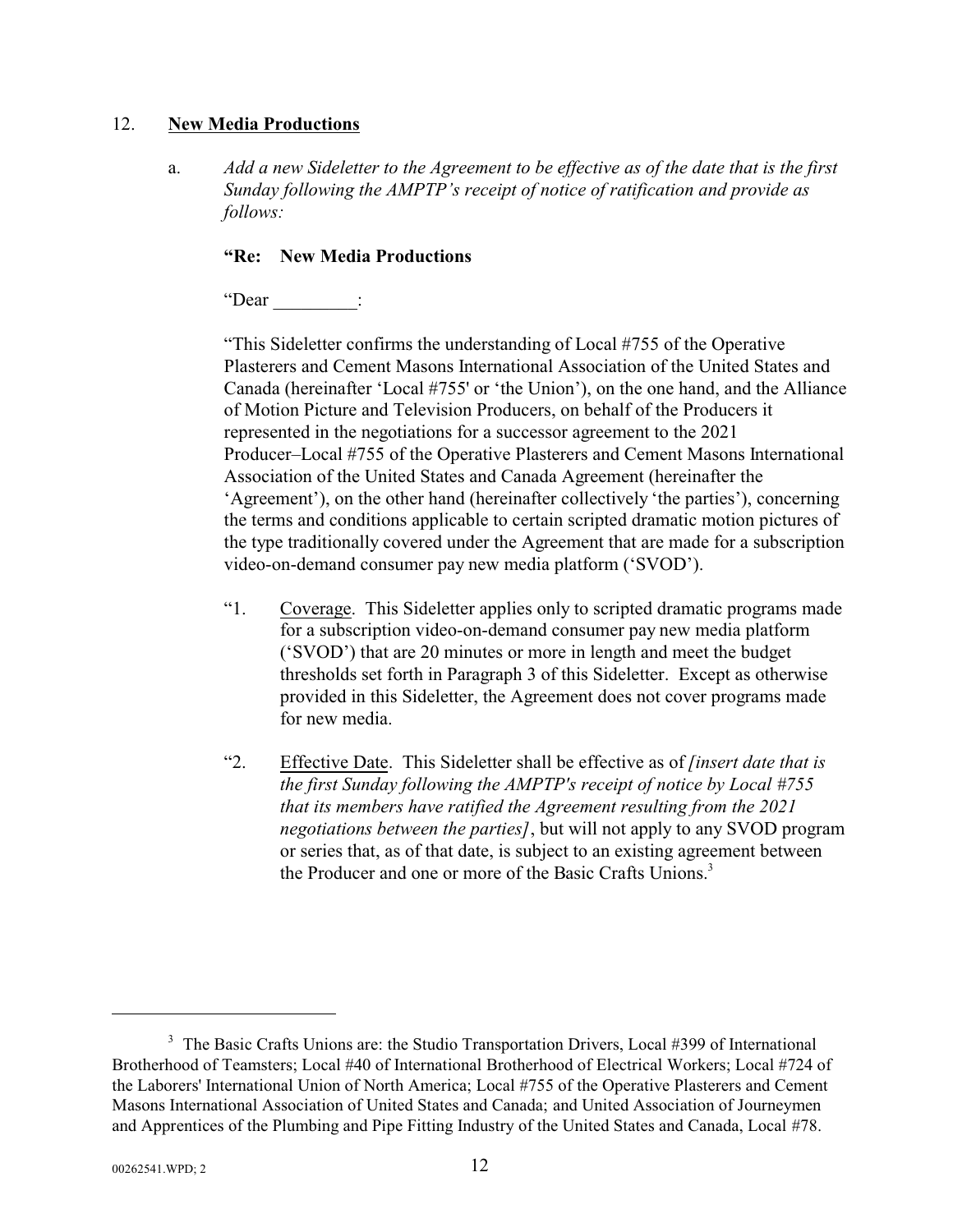- "3. Terms and Conditions.
	- "a. Pilots. Sideletter No. 3 of the Agreement shall apply to pilots made for SVOD. (This provision shall not apply to the first episode of a series that is produced as a straight-to-series order. In that instance, the provisions of Paragraph 3.b. of this Sideletter shall apply.)

# "b. Episodic Series and Mini-Series.

- "i. Sideletter No. 4 of the Agreement shall apply to episodic series and mini-series that are:
	- " $(1)$  20-35 minutes in length and budgeted at \$1,500,000 or more but less than \$5,000,000 per episode for the first season of the series or per part of the miniseries; or
	- $\degree$ (2) 36-65 minutes in length and budgeted at \$1,500,000 or more but less than \$10,000,000 per episode for the first season of the series or per part of the miniseries; or
	- "(3) 66 minutes or more in length and budgeted at \$2,000,000 or more but less than \$10,000,000 per episode for the first season of the series or per part of the mini-series.

"Once Sideletter No. 4 applies to an episodic series, it shall continue to apply for the duration of the series. It is understood that the special conditions set forth in subparagraphs a. ('Wages'), b. ('Vacation') and c. ('Holidays Not Worked') of Sideletter No. 4 shall not apply after the second season of the series.

"ii. A variance in the 'program length' category of up to three (3) minutes is permitted without the episode of the series or part of a mini-series becoming subject to the terms and conditions applicable to the next highest program length.

> "For example, should episodes of a series typically fall within the 'program length' category of 20-35 minutes, any episode that is 38 minutes in length will still be subject to the rates and terms and conditions applicable to a program between 20 and 35 minutes in length.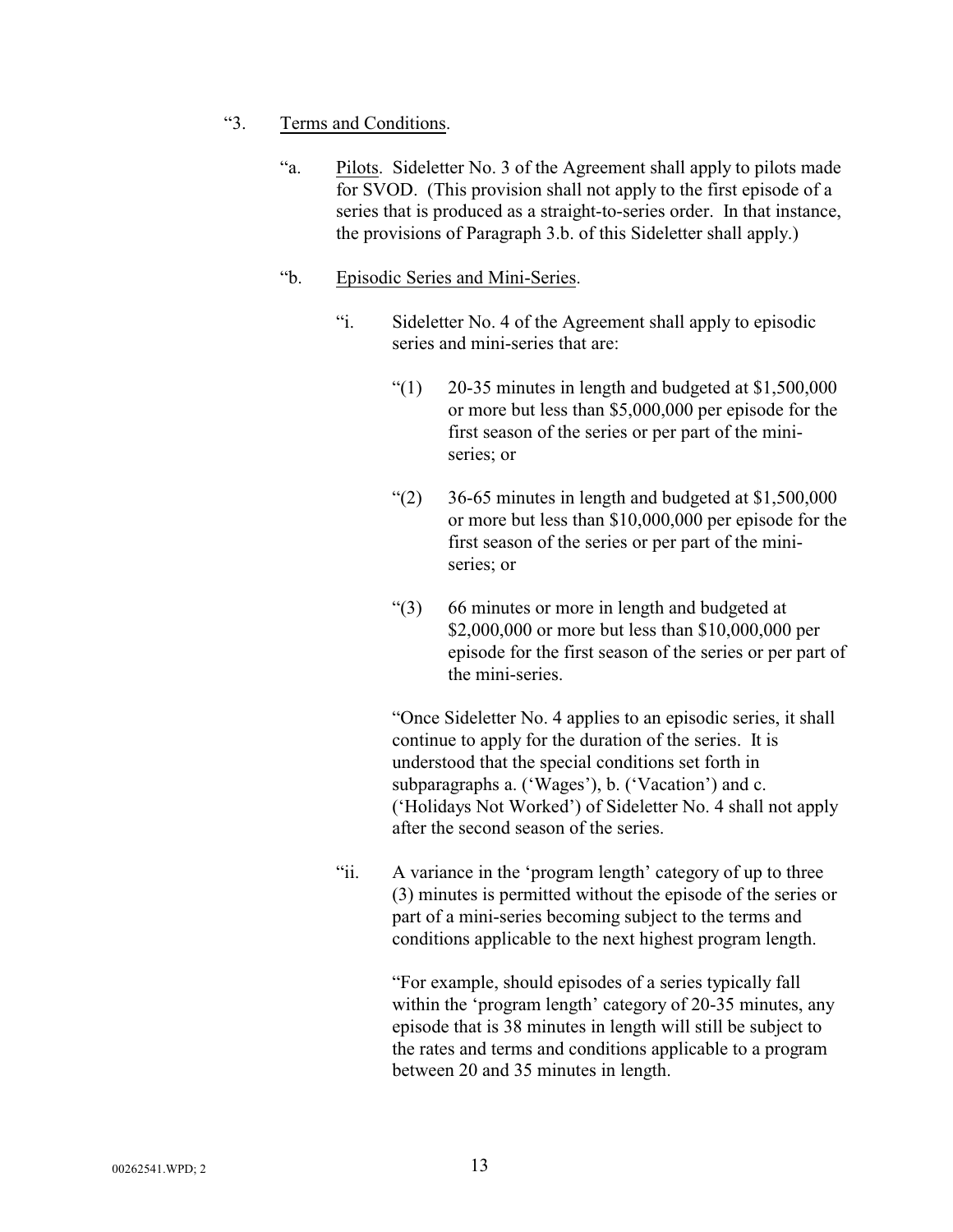"Similarly, should episodes of a series typically fall within the 'program length' category of 36-65 minutes, any episode that is 68 minutes in length will still be subject to the rates and terms and conditions applicable to a program between 36 and 65 minutes in length.

"iii. The standard Agreement terms and conditions (*i.e.*, feature terms and conditions) shall apply to episodic series and mini-series that are 20 minutes or more in length and exceed the budget thresholds set forth in subparagraph i. above for the SVOD programs described.

# "c. One-Time Programs (Other than Pilots).

- "i. Sideletter No. 4 of the Agreement shall apply to one-time programs that are:
	- " $(1)$  20-35 minutes in length and budgeted at \$1,500,000 or more but less than \$5,000,000;
	- "(2) 36-65 minutes in length and budgeted at \$1,500,000 or more but less than \$10,000,000; or
	- "(3) 66 minutes or more and budgeted at \$3,000,000 or more but less than \$10,000,000.
- "ii. The standard Agreement terms and conditions (*i.e.*, feature terms and conditions) shall apply to one-time programs that are 20 minutes or more in length and exceed the budget thresholds set forth in subparagraph i. above for the SVOD programs described.
- "d. Budget Information. The budget shall be determined by the production costs, including the 'above' and 'below the line' costs and 'pre-production' and 'post-production' costs. Production costs shall not include: (a) the costs of the premium for a completion bond; (b) a contingency fund not to exceed ten percent (10%) of the budget; (c) costs reimbursed by insurance; and (d) overages caused by a *force majeure* event or governmental action.

"In the case of an episodic series or mini-series, the budget shall be determined by reference to the pattern budget. If the pattern budget for an episodic series or mini-series is expressed as an aggregate budget for all episodes of the series or for all parts of the miniseries, the budget per episode or per part shall be determined by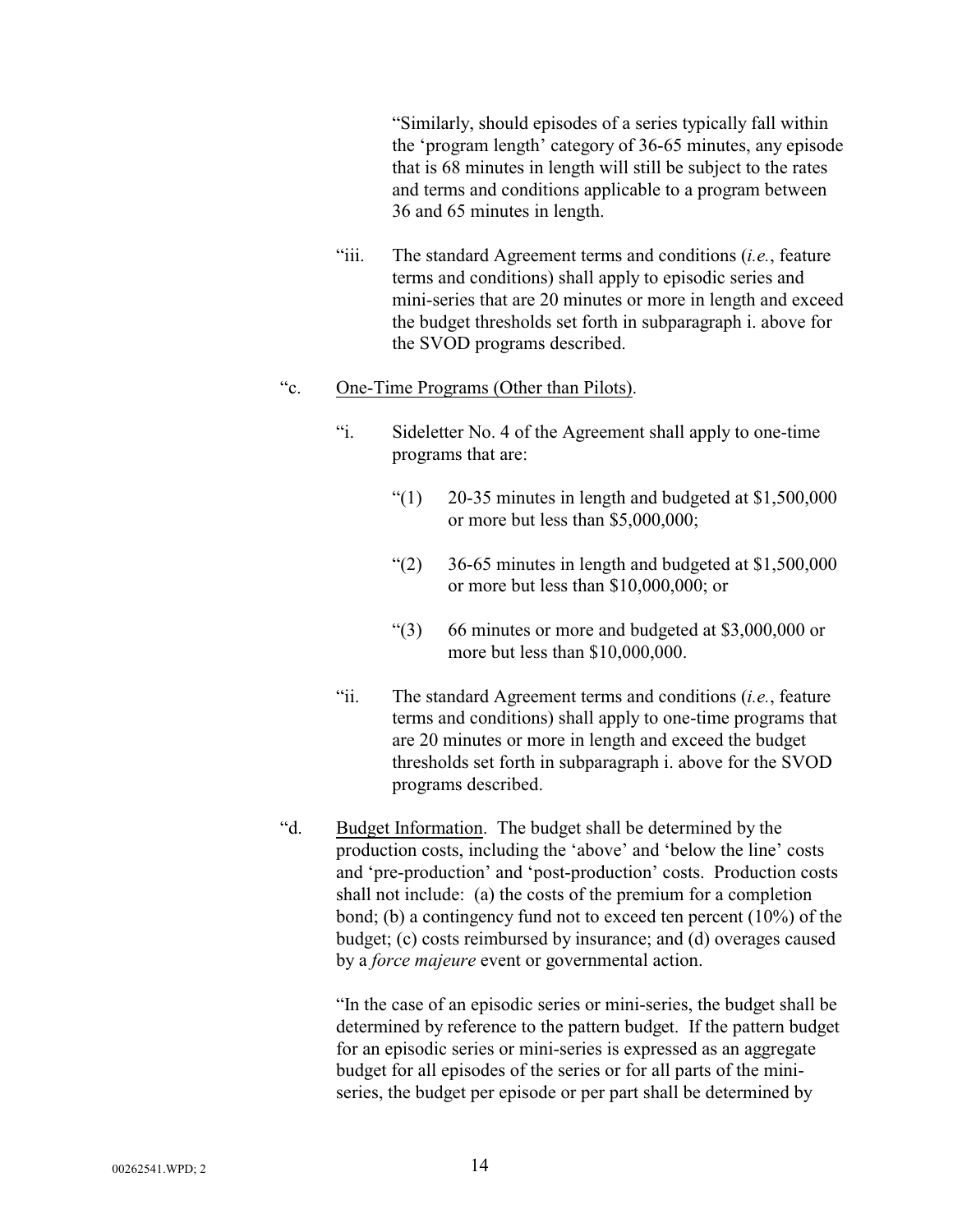dividing the aggregate budget by the number of episodes in the season or the number of parts in the mini-series.

"A designated representative of the Basic Crafts Unions shall have the right to review the budget of a covered new media production solely for the purpose of determining whether the covered new media production falls within the budget thresholds set forth in Paragraph 3 above. Producer agrees to cooperate and provide requested relevant additional information about the budget that is reasonably available to it. All information received or reviewed shall be kept confidential, and neither the Basic Crafts Unions nor their representatives nor retained professionals shall disclose any such information, except as necessary to enforce its rights under this Sideletter.

"The Union will give good faith consideration on a case-by-case basis to a Producer's request to apply Sideletter No. 4 terms and conditions, even if a production exceeds the budget thresholds specified in Paragraph 3 above for coverage under Sideletter No. 4.

# "4. Low Budget Productions.

- "a. For productions of the type described in Paragraph 1 which fall below the budget thresholds specified in Paragraph 3, Producer shall notify the Union of its intention to produce such a program at least thirty (30) days prior to commencement of production.
- "b. Either the Union or Producer may, at any time, notify the other that it wishes to bargain concerning rates and other conditions of employment to be applicable to such programs. The parties agree to commence such negotiations promptly within fifteen (15) days of receipt of such notice for any one-time program ninety (90) minutes or longer or thirty (30) days of receipt of such notice for all other such programs. In the event the parties reach agreement, days worked on those productions shall be counted toward placement on the Studio Seniority Roster, if applicable.

#### "5. Incorporated Gross-Receipts Residuals Obligation to MPIPHP

"a. The gross receipts-based residual contributions provided for new media productions under the IATSE's Basic Agreement with the AMPTP apply to productions covered by this Sideletter. It is intended by the parties that the Producer shall be responsible for only a single gross receipts-based residual payment to the Motion Picture Industry Pension and/or Health Plans for the reuse of the SVOD programs on behalf of all unions, including the IATSE and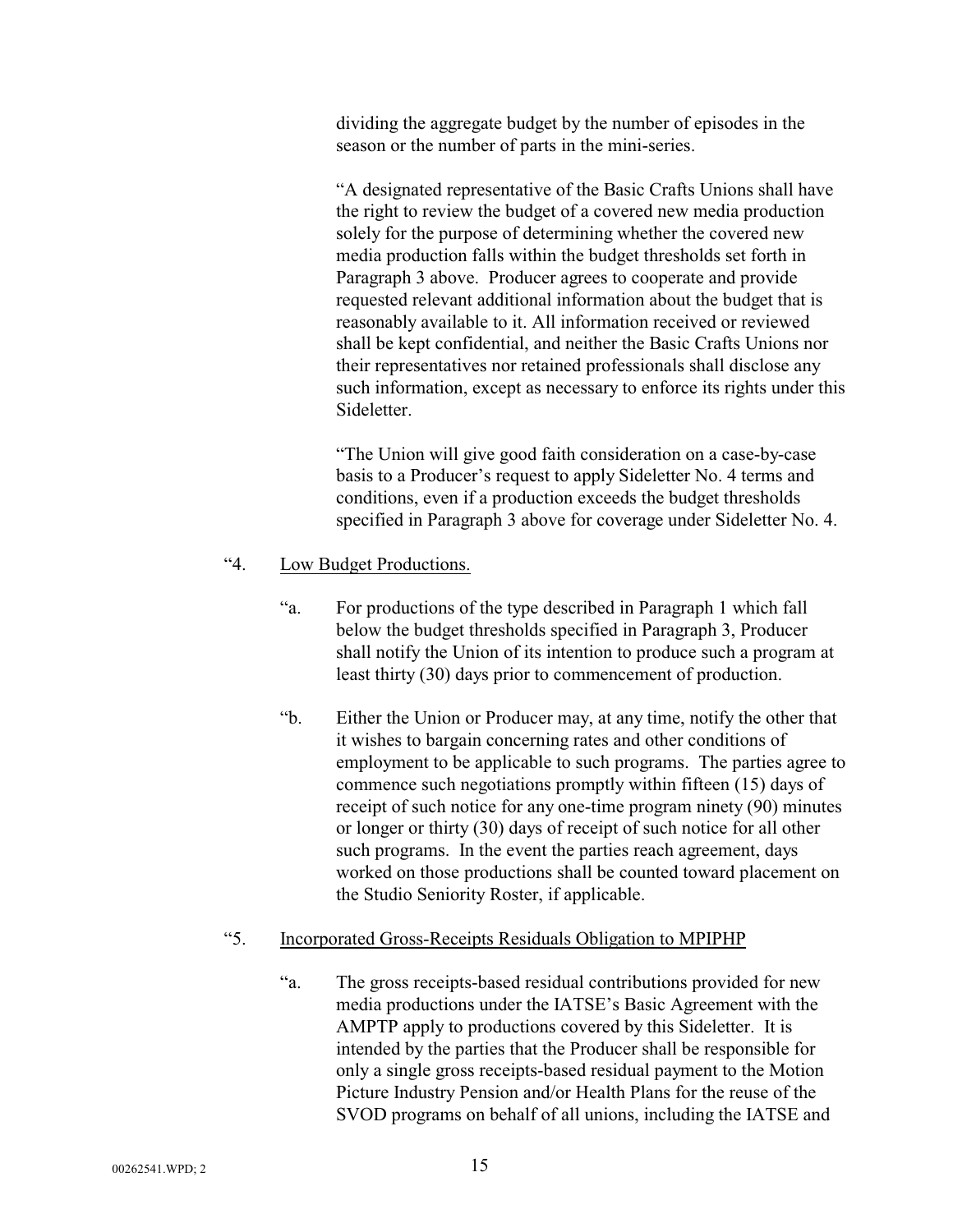the Basic Crafts Unions, that negotiated or will negotiate such payments. It is understood that payment of the gross receipts residual obligations required under the IATSE 'Productions Made for New Media' Sideletter to the 2021 or subsequent IATSE Basic Agreement, or under this Sideletter or a corresponding Sideletter in any of the Basic Crafts Agreements, shall satisfy any obligation under this Sideletter to make residual payments for the reuse of SVOD programs covered under this Sideletter and vice versa. For example, at no time shall the Producer be required to pay the Motion Picture Industry Pension and/or Health Plans more than the aggregate amount of 5.4% of 'Producer's gross' as that term is defined in the 2021 IATSE 'Productions Made for New Media' Sideletter, when payment of 5.4% of 'Producer's gross' is required under the 2021 IATSE 'Productions Made for New Media' Sideletter for an SVOD program covered under this Sideletter.

- "b. It is also understood that the tests for triggering Post '60s and Supplemental Markets payments set forth in Articles 15 and 21 of the Agreement, including the understandings set forth in subparagraph (f) of those Articles, and the proration provisions in those Articles, shall also apply to residual payments due under the terms of this Sideletter.
- *"*6. Other Terms. Except as expressly provided for above, all terms and conditions of the Agreement, including the Seniority provisions of Paragraph 68, apply to productions covered by this Sideletter.

"If the foregoing comports with your understanding of our agreement, please sign in the space provided below."

[SIGNATURE BLOCKS OMITTED]

b. *Replace the last sentence of Article 1 ("Scope of the Agreement") of the Agreement to read as follows:* 

"The parties confirm that this Agreement covers productions made for new media to the extent provided for in Sideletter No. 8 of this Agreement."

# 13. **Four (4) Hour Minimum Call**

# *Modify Paragraph 6(d) of the Agreement as follows:*

"(d) Notwithstanding anything herein to the contrary, a four (4) hour minimum call shall apply for any day on which an employee, at the request of an individual Producer, reports for safety or harassment prevention training. A weekly 'on call'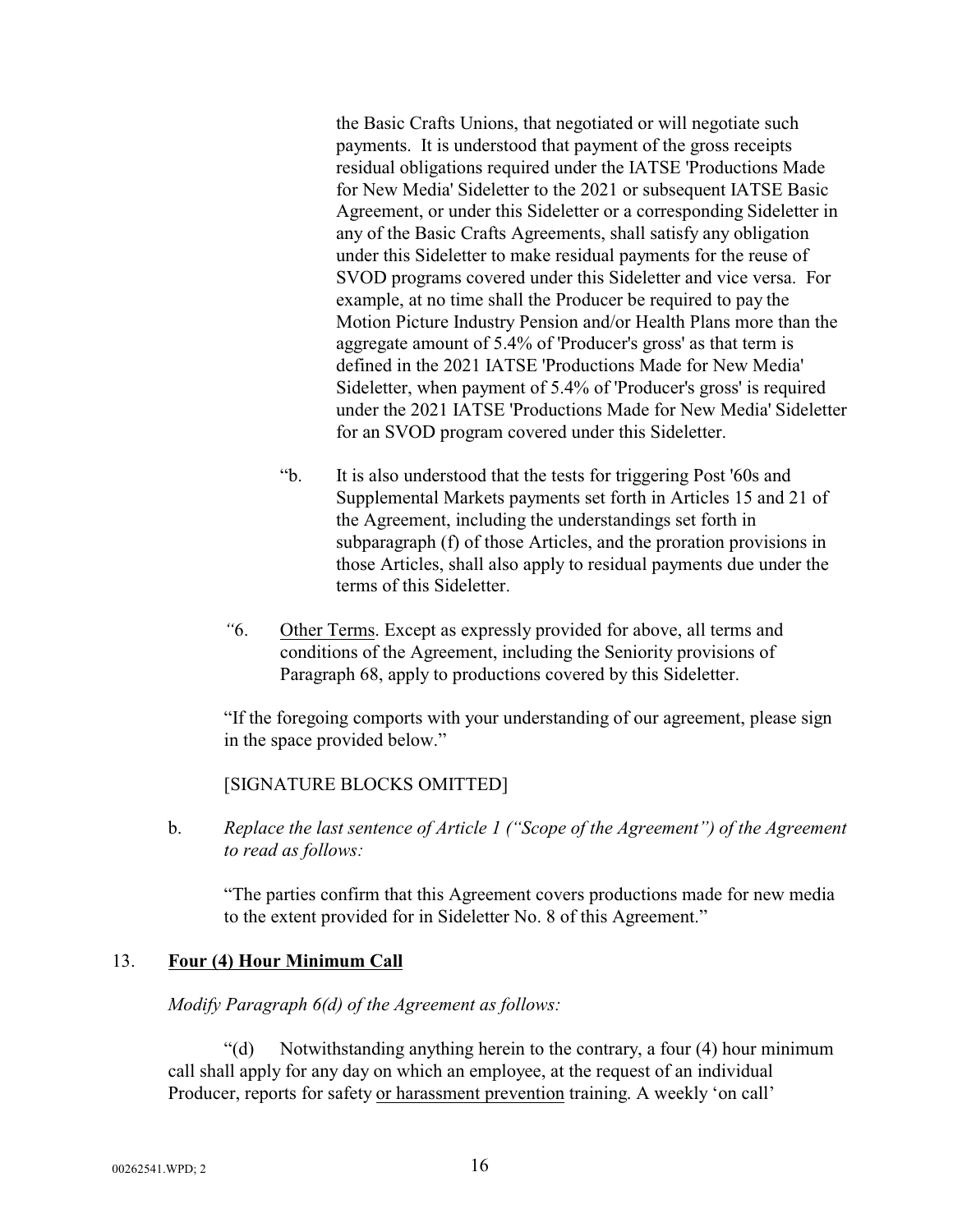employee who reports for safety or harassment prevention training shall be paid one-tenth of the weekly 'on call' rate for each such day."

# 14. **Diversity, Equity and Inclusion**

*Add a new Article 34 ("Diversity, Equity and Inclusion") to the Agreement to provide:* 

# "**ARTICLE 34. Diversity, Equity and Inclusion**

"(a) Statement of Commitment. Acknowledging the critical importance of diversity, equity and inclusion in the entertainment industry, Producers and the Union mutually reaffirm their commitment to make good faith efforts to increase employment opportunities for individuals from 'underrepresented populations' in order to foster a more inclusive, equitable and diverse workforce in the motion picture industry. Historically, 'underrepresented populations' have traditionally been defined as women, racial and ethnic minorities, LGBTQIA, persons with a disability and other protected categories; however, underrepresented populations may vary per classification.

"In furtherance of this commitment, Producers, in partnership with the Union, seek to create one or more diversity, equity and inclusion initiatives that are designed to enhance employment opportunities, as well as equip participants with the requisite knowledge, skills and credentials to work successfully in the motion picture industry."

"(b) Diversity, Equity and Inclusion Committee. The parties agree to form a Diversity, Equity and Inclusion Committee, consisting of Union and Producer representatives (hereafter 'Committee'). The goal of the committee is to track and enhance employment opportunities of individuals who are underrepresented in this industry, including but not limited to women, people of color, people with disabilities and LGBTQIA individuals. The Committee will share information and best practices for increasing diversity in this bargaining unit. It also will develop new initiatives aimed at increasing the employment of underrepresented groups. Those initiatives include on-thejob training program(s). Trainees in such program(s) may be employed under the terms and conditions set forth for Occupation Code No. 6871 ('Apprentice'), unless otherwise agreed by the Producer and the Union. In addition, the Committee shall discuss creating a joint mentorship program(s) to foster connections between mentors and individuals from underrepresented groups or under-served communities with the goal of greatly expanding access to those individuals' opportunities for employment in the industry. The Committee also shall discuss developing programs designed to support the development and career growth of individuals who are already on the roster in this bargaining unit. The Committee shall meet as soon as practicable after ratification of the Agreement."

"(c) Self-Identification Data. During the 2021 negotiations, the parties discussed the efforts that have been made by the Producers and the Union to obtain information about the personal characteristics of their employees and membership through voluntary self-identification. The Union and the Producers recognize that obtaining such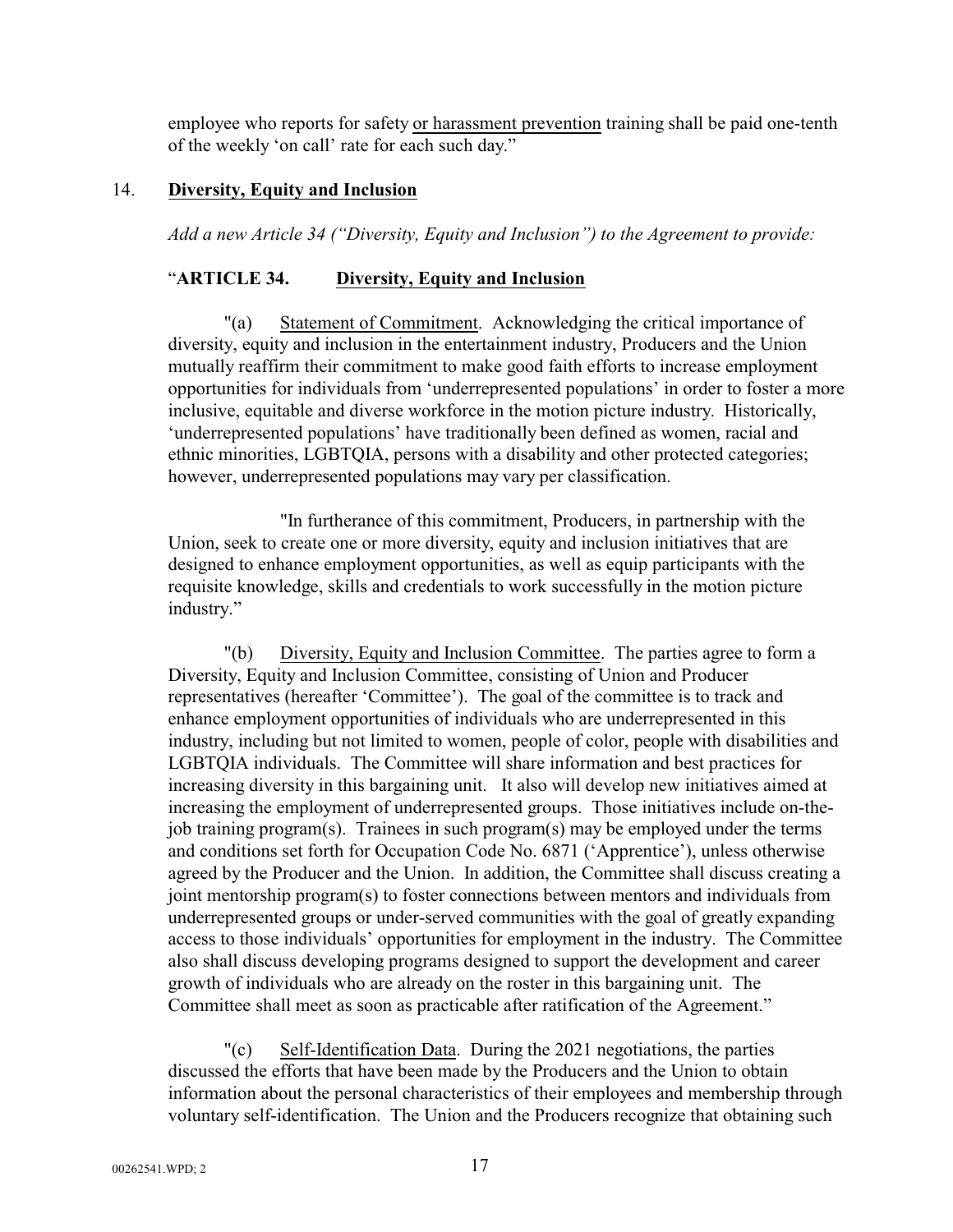information is useful in expanding access to employment opportunities for underrepresented groups and for tracking the success of their efforts to diversify the workforce. To that end, the Union agrees to obtain diversity information from its members on a regular basis, including as part of new membership paperwork, and to encourage its members to voluntarily self-identify when requested to do so by either the Union or a Producer, including when members are completing new membership paperwork for a Union or start paperwork for a Producer. The Union further agrees to share with the AMPTP or a Producer any diversity statistics that it currently possesses or develops in the future, upon request, no more frequently than twice per year. A Producer which has compiled aggregate diversity statistics covering this bargaining unit agrees to share the information with the Union upon request, no more frequently than twice per year."

*Make conforming changes, including by deleting Sideletter No. 8.*

# 15. **Initial Training Timeline after Roster Placement**

Restore the 90-day timeline to complete the initial training requirements after roster placement from the current six (6) month period when the training is available online.

# **16. Waiver of Paid Sick Leave Laws**

*Modify Article 32 as follows:*

# "**ARTICLE 32. Waiver of New York City Earned Safe and Sick Time Act and Similar Laws**

"The Union expressly waives, to the full extent permitted by law, the application of the following to all employees employed under this Agreement: the New York City Earned Safe and Sick Time Act of 2013 (N.Y.C. Admin. Code, Section 20-911 *et seq.*); the New York State paid sick leave law of 2020 (New York Labor Law Section 196-B); the Westchester County Earned Sick Leave Law (Section 700.36 *et seq.* of the Laws of Westchester County); Section 1-24-045 of the Municipal Code of Chicago; the Cook County Earned Sick Leave Ordinance (Ordinance No. 16-4229); the San Francisco Paid Sick Leave Ordinance (San Francisco Administrative Code Section 12W); the Paid Sick Leave Ordinance of Berkeley, California (Municipal Code Chapter 13.100); all requirements pertaining to "paid sick leave" in Chapter 37 of Title 5 of the Municipal Code of Emeryville, California (including, but not limited to, Chapter 37.0.1.e), 37.03, 37.07.a)1)B.ii. and 37.07.f)); the City of Los Angeles Emergency Order regarding Supplemental Paid Leave Due to COVID-19 (amended February 10, 2021); the Los Angeles County COVID-19 Worker Protection Ordinance (Title 8, Chapter 8.200 of the Los Angeles County Code); Los Angeles County Employee Paid Leave for Expanded Vaccine Access (Title 8, Chapter 8.205 of the Los Angeles County Code); the Oakland Sick Leave Law (Municipal Code Section 5.92.030.); Chapter 4.62.025 of the Santa Monica Municipal Code (enacted by Ordinance No. 2509); the Seattle Paid Sick and Safe Time Ordinance (Ordinance No. 123698); Chapter 18.10 of Title 18 of the Municipal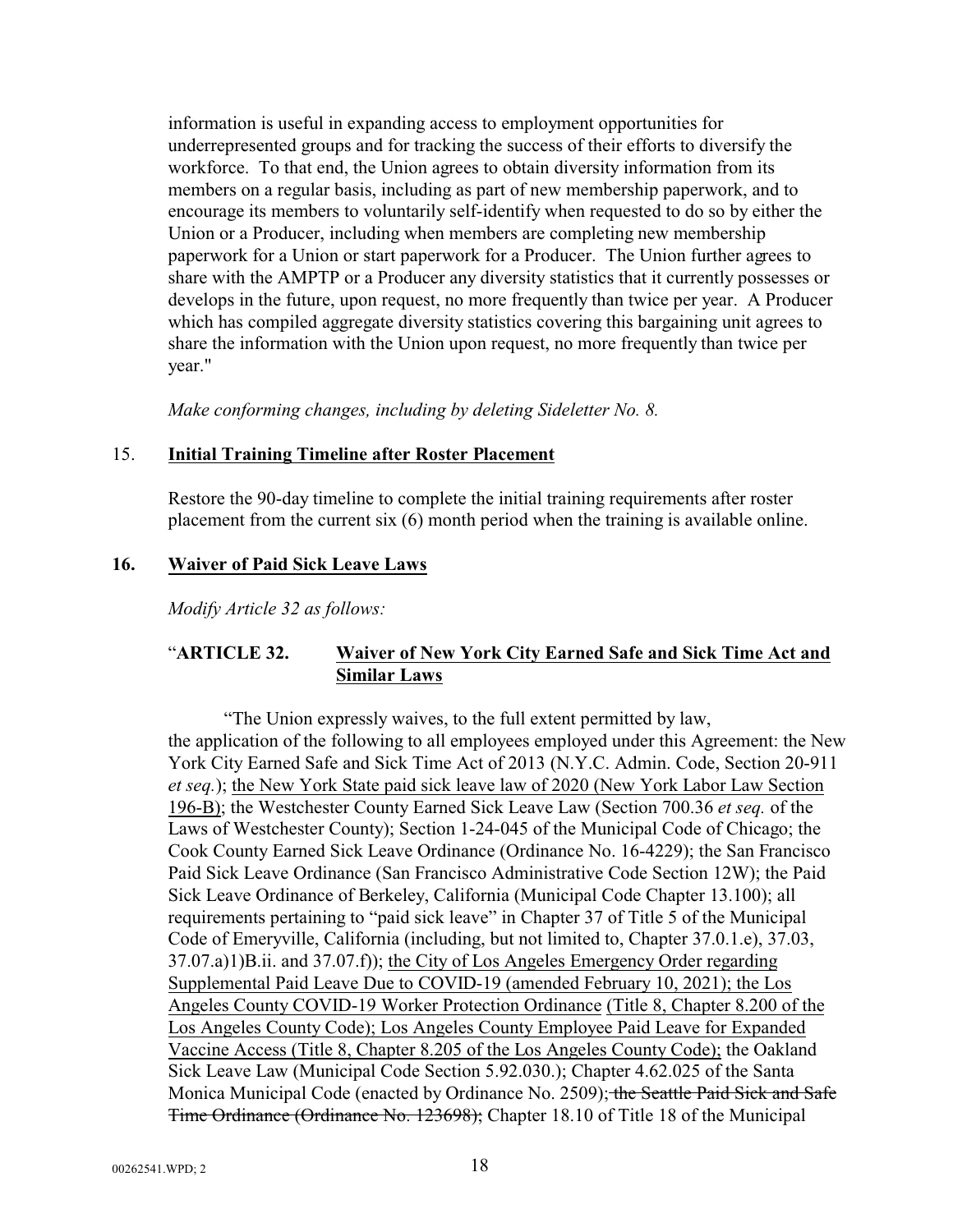Code of the City of Tacoma, Washington (enacted by Ordinance No. 28275); Article 8.1 of Title 23, Chapter 2 of the Arizona Revised Statutes; the New Jersey Paid Sick Leave Act (C.34:11-56a *et seq.*); Chapter 160 of the Ordinances of the Township of Bloomfield, New Jersey (enacted by Ordinance No. 15-10); the Paid Sick Time for Private Employees Ordinance of East Orange, New Jersey (Ordinance No. 21-2014; East Orange Code Chapter 140, Section 1 *et seq.*); the Paid Sick Time Law of Jersey City, New Jersey (Chapter 4 of the Jersey City Municipal Code); Chapter 8.56 of the Revised General Ordinances of the City of New Brunswick, New Jersey; Chapter 8, Article 5 of the Municipal Code of the City of Plainfield, New Jersey; the Sick Leave for Private Employees Ordinances of Elizabeth, New Jersey (Ordinance No. 4617); Irvington, New Jersey (Ordinance No. MC-3513); Montclair, New Jersey; Morristown, New Jersey (Ordinance No. O-35-2016); Newark, New Jersey (City Ordinance 13-2010); Passaic, New Jersey (Ordinance No. 1998-14); Paterson, New Jersey (Paterson Code Chapter 412) and Trenton, New Jersey (Ordinance No. 14-45); and any other ordinance, statute or law requiring paid sick leave that is hereafter enacted. It is understood that the Union and the AMPTP shall memorialize any such waiver for any newly-enacted law by letter agreement."

# **FOR THE ALLIANCE OF MOTION PICTURE AND TELEVISION PRODUCERS, ON BEHALF OF THE COMPANIES LISTED ON EXHIBIT 1 ATTACHED HERETO**

Carol A. Lombardini, President

 $Date:$ 

# **FOR LOCAL #755 OF THE OPERATIVE PLASTERERS AND CEMENT MASONS**

# **INTERNATIONAL ASSOCIATION OF THE UNITED STATES AND CANADA**

Chuck Cortez, Business Representative

\_\_\_\_\_\_\_\_\_\_\_\_\_\_\_\_\_\_\_\_\_\_\_\_\_\_\_\_\_\_\_\_\_\_\_\_\_\_\_\_\_\_ Date:\_\_\_\_\_\_\_\_\_\_\_\_\_\_\_\_\_\_\_\_\_\_\_\_\_\_\_\_\_\_\_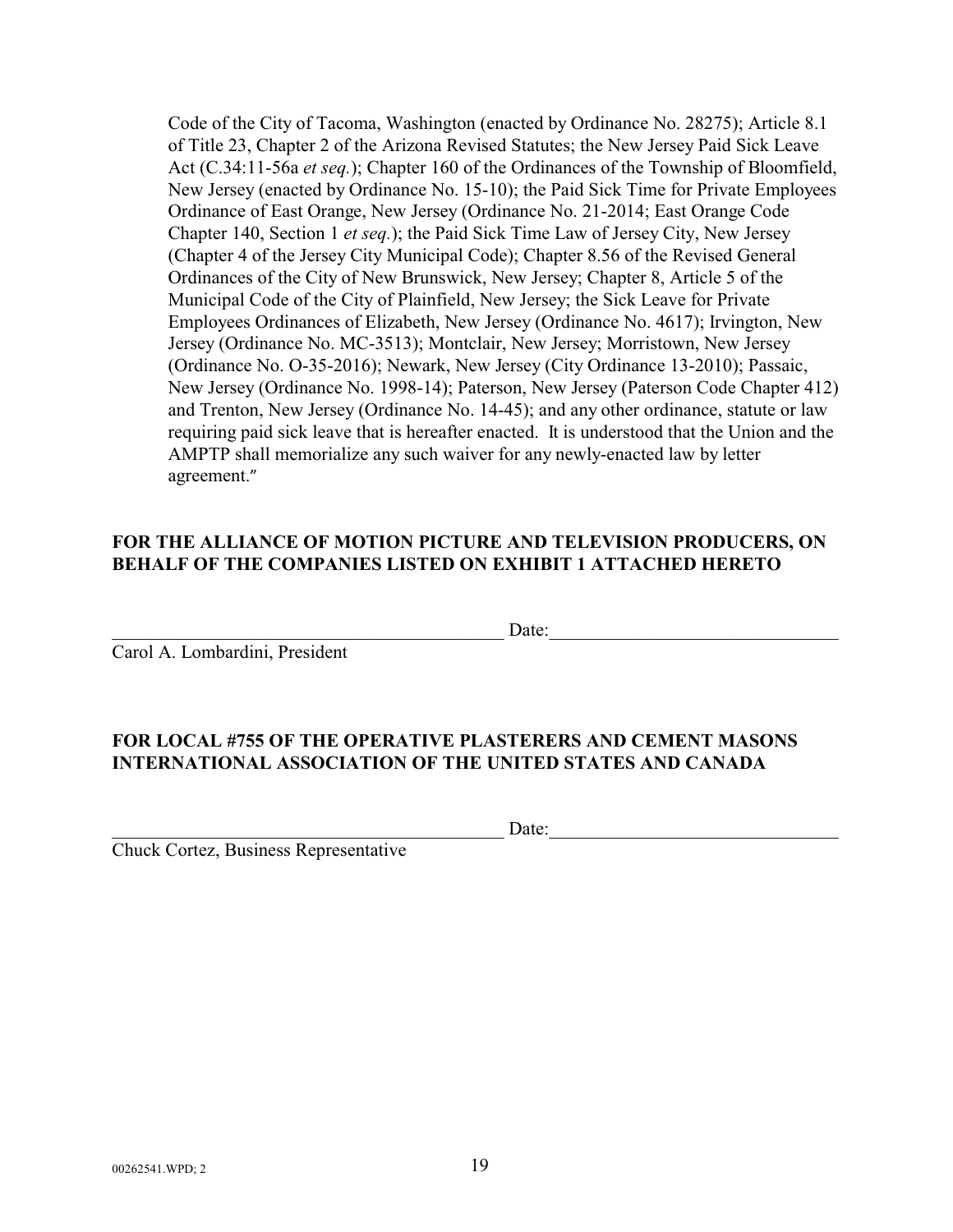## **EXHIBIT 1 2021 LOCAL #755 AUTHORIZATION LIST**

20th Century Studios, Inc. 40 North Productions, LLC 1440 Productions LLC

ABC Signature, LLC fka Touchstone Television Productions, LLC Alameda Productions, LLC dba Legendary Alameda Productions, LLC Apple Studios LLC Artcraft Productions Inc.

Big Indie Pictures, Inc. Bronson Avenue, LLC

Carnival Row Productions, LLC Cast & Crew Production Payroll, LLC CBS Studios Inc. Columbia Pictures Industries, Inc. CPT Holdings, Inc.

DAE Light Media, LLC DeRouchey Foam Works, Inc. Dyminium Productions, LLC

EPSG Management Services Eye Productions Inc.

Fox Studio Lot, LLC Frank & Bob Films II, LLC FTP Productions, LLC

Goodnight Industries Inc. dba Goodnight and Company

HBO Entertainment, Inc. HBO Films, Inc. Hop, Skip & Jump Productions, Inc. Hydronaut Productions, LLC

Jax Media, LLC

Kapital Productions, LLC

Legendary Pictures Productions, LLC 00262541.WPD: 2 20 Media Services Processing, LLC Metro-Goldwyn-Mayer Pictures Inc. MGM Television Entertainment Inc. Milk Street Productions, LLC Minim Productions, Inc.

Netflix Productions, LLC Netflix Studios, LLC New Regency Productions, Inc. Next Step Productions LLC North Center Productions, Inc.

Olive Productions, LLC Orchard Road Productions, LLC Over the Pond Productions, Inc.

Pacific 2.1 Entertainment Group, Inc. Paramount Pictures Corporation Paramount Worldwide Productions Inc. Picrow, Inc. Picrow Streaming Inc.

Radford Studio Center Inc. Revolution Business Services, LLC Ruff Draft Productions, LLC

Salty Pictures, Inc. Screen Gems Productions, Inc. Sony Pictures Studios, Inc. Stage 6 Films, Inc. Stu Segall Productions, Inc.

Theatrical Resources, LLC TVM Productions, Inc. Twentieth Century Fox Film Corporation dba 20th Television

Universal City Studios LLC

Walt Disney Pictures Warner Bros. Pictures Warner Bros. Studio Operations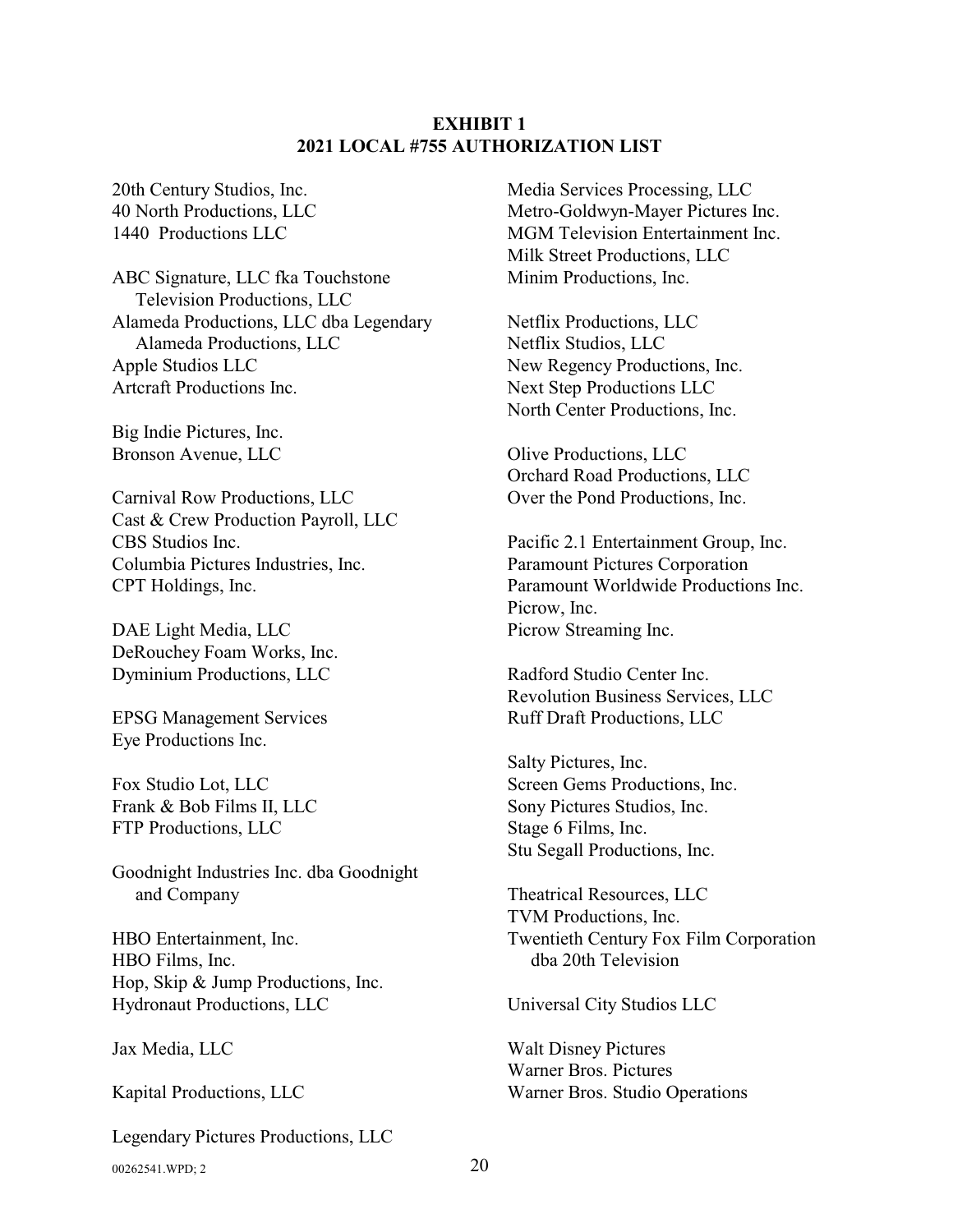# **BASIC CRAFTS-PRODUCER PROJECT INFORMATION SHEET**

Please complete the following, if known, for each project employing employees covered by one or more of the Basic Crafts Agreements and working in the United States.

Please send completed form to callboard@ht399.org and contracts@csatf.org.

| PROJECT TITLE:                                                                                                                                                                                                                 |                                     |                                                    |                                                   |                                                         |                                |                                                                                                                                                                                                                                |  |
|--------------------------------------------------------------------------------------------------------------------------------------------------------------------------------------------------------------------------------|-------------------------------------|----------------------------------------------------|---------------------------------------------------|---------------------------------------------------------|--------------------------------|--------------------------------------------------------------------------------------------------------------------------------------------------------------------------------------------------------------------------------|--|
|                                                                                                                                                                                                                                |                                     |                                                    |                                                   |                                                         |                                |                                                                                                                                                                                                                                |  |
|                                                                                                                                                                                                                                |                                     |                                                    |                                                   |                                                         |                                |                                                                                                                                                                                                                                |  |
| PRODUCTION LOCATIONS: VALUE AND A CONTROL CONTROL CONTROL CONTROL CONTROL CONTROL CONTROL CONTROL CONTROL CONTROL CONTROL CONTROL CONTROL CONTROL CONTROL CONTROL CONTROL CONTROL CONTROL CONTROL CONTROL CONTROL CONTROL CONT |                                     |                                                    |                                                   |                                                         |                                |                                                                                                                                                                                                                                |  |
|                                                                                                                                                                                                                                |                                     |                                                    |                                                   |                                                         |                                |                                                                                                                                                                                                                                |  |
|                                                                                                                                                                                                                                |                                     |                                                    |                                                   |                                                         |                                |                                                                                                                                                                                                                                |  |
|                                                                                                                                                                                                                                |                                     |                                                    |                                                   |                                                         |                                |                                                                                                                                                                                                                                |  |
|                                                                                                                                                                                                                                |                                     |                                                    |                                                   |                                                         |                                |                                                                                                                                                                                                                                |  |
|                                                                                                                                                                                                                                |                                     |                                                    |                                                   |                                                         |                                |                                                                                                                                                                                                                                |  |
|                                                                                                                                                                                                                                |                                     |                                                    |                                                   |                                                         |                                | LINE PRODUCER: New York Contract the Contract of the Contract of The Contract of The Contract of The Contract of The Contract of The Contract of The Contract of The Contract of The Contract of The Contract of The Contract  |  |
|                                                                                                                                                                                                                                |                                     |                                                    |                                                   |                                                         |                                |                                                                                                                                                                                                                                |  |
|                                                                                                                                                                                                                                |                                     |                                                    |                                                   |                                                         |                                |                                                                                                                                                                                                                                |  |
|                                                                                                                                                                                                                                |                                     |                                                    |                                                   |                                                         |                                |                                                                                                                                                                                                                                |  |
|                                                                                                                                                                                                                                |                                     |                                                    |                                                   |                                                         |                                |                                                                                                                                                                                                                                |  |
|                                                                                                                                                                                                                                |                                     |                                                    |                                                   |                                                         |                                |                                                                                                                                                                                                                                |  |
|                                                                                                                                                                                                                                |                                     |                                                    |                                                   |                                                         |                                |                                                                                                                                                                                                                                |  |
|                                                                                                                                                                                                                                |                                     |                                                    |                                                   |                                                         |                                |                                                                                                                                                                                                                                |  |
|                                                                                                                                                                                                                                |                                     |                                                    |                                                   |                                                         |                                |                                                                                                                                                                                                                                |  |
|                                                                                                                                                                                                                                |                                     |                                                    |                                                   |                                                         |                                | LOCATION MANAGER: University of the contract of the contract of the contract of the contract of the contract of the contract of the contract of the contract of the contract of the contract of the contract of the contract o |  |
|                                                                                                                                                                                                                                |                                     |                                                    |                                                   |                                                         |                                |                                                                                                                                                                                                                                |  |
|                                                                                                                                                                                                                                |                                     |                                                    |                                                   |                                                         |                                |                                                                                                                                                                                                                                |  |
| <b>PROJECT TYPE (pick one):</b>                                                                                                                                                                                                |                                     |                                                    |                                                   |                                                         |                                |                                                                                                                                                                                                                                |  |
| $\Box$ FEATURE:                                                                                                                                                                                                                |                                     |                                                    |                                                   |                                                         |                                |                                                                                                                                                                                                                                |  |
| <b>BUDGET:</b>                                                                                                                                                                                                                 |                                     |                                                    |                                                   | $\Box$ \$8 Million or Less $\Box$ More Than \$8 Million |                                |                                                                                                                                                                                                                                |  |
| $\Box$ TELEVISION:                                                                                                                                                                                                             |                                     |                                                    |                                                   |                                                         |                                |                                                                                                                                                                                                                                |  |
|                                                                                                                                                                                                                                |                                     |                                                    |                                                   |                                                         |                                | INTENDED FOR EXHIBITION ON: $\square$ Network $\square$ Basic Cable $\square$ Pay TV $\square$ Other:                                                                                                                          |  |
|                                                                                                                                                                                                                                | LENGTH OF EPISODE:                  |                                                    |                                                   |                                                         |                                |                                                                                                                                                                                                                                |  |
| TYPF:                                                                                                                                                                                                                          |                                     |                                                    |                                                   |                                                         |                                | $\square$ Pilot $\square$ Series $\square$ Long-Form $\square$ Other:                                                                                                                                                          |  |
| $\square$ SCRIPTED DRAMATIC SVOD:                                                                                                                                                                                              |                                     |                                                    |                                                   |                                                         |                                |                                                                                                                                                                                                                                |  |
|                                                                                                                                                                                                                                |                                     |                                                    |                                                   |                                                         | Platform Name: 1988            |                                                                                                                                                                                                                                |  |
| $\Box$ Pilot:                                                                                                                                                                                                                  |                                     |                                                    |                                                   |                                                         |                                |                                                                                                                                                                                                                                |  |
| $\square$ 20-35 minutes<br>Length:                                                                                                                                                                                             |                                     |                                                    |                                                   | $\square$ 36-65 minutes                                 |                                | $\Box$ 66+ minutes                                                                                                                                                                                                             |  |
|                                                                                                                                                                                                                                |                                     | One-Time Program (Other Than a Pilot):             |                                                   |                                                         |                                |                                                                                                                                                                                                                                |  |
| 20-35 minutes                                                                                                                                                                                                                  | $\square$ less than \$1.5 million   |                                                    |                                                   | $\square$ \$1.5 million but less than \$5 million       |                                | $\square$ \$5 million or more                                                                                                                                                                                                  |  |
| 36-65 minutes                                                                                                                                                                                                                  | $\square$ less than \$1.5 million   |                                                    |                                                   | $\square$ \$1.5 million but less than \$10 million      |                                | $\square$ \$10 million or more                                                                                                                                                                                                 |  |
| 66+ minutes                                                                                                                                                                                                                    | $\square$ less than \$3 million     |                                                    |                                                   | $\square$ \$3 million but less than \$10 million        |                                | $\square$ \$10 million or more                                                                                                                                                                                                 |  |
|                                                                                                                                                                                                                                | $\Box$ Episodic Series/Mini-Series: |                                                    |                                                   | Total # of Episodes/Parts:                              |                                |                                                                                                                                                                                                                                |  |
| $\square$ less than \$1.5 million<br>20-35 minutes                                                                                                                                                                             |                                     |                                                    | $\square$ \$1.5 million but less than \$5 million |                                                         |                                | $\square$ \$5 million or more                                                                                                                                                                                                  |  |
| 36-65 minutes<br>$\Box$ less than \$1.5 million                                                                                                                                                                                |                                     | $\square$ \$1.5 million but less than \$10 million |                                                   |                                                         | $\square$ \$10 million or more |                                                                                                                                                                                                                                |  |
| $\square$ less than \$2 million<br>66+ minutes                                                                                                                                                                                 |                                     | $\square$ \$2 million but less than \$10 million   |                                                   |                                                         | $\square$ \$10 million or more |                                                                                                                                                                                                                                |  |